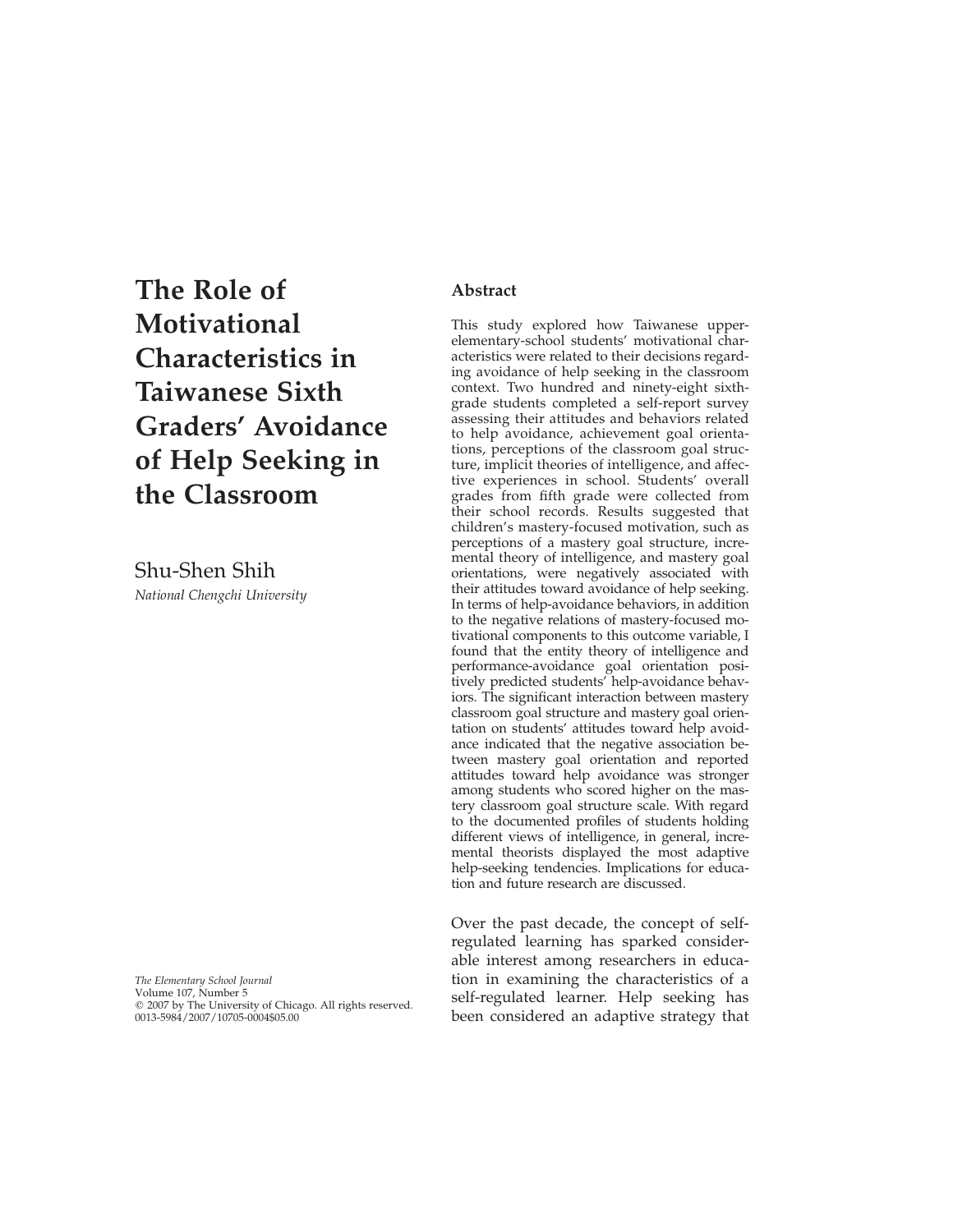self-regulated learners employ to enhance their learning (Karabenick, 1998; Nelson-Le Gall, 1985; Newman, 2000; Ryan, Patrick, & Shim, 2005; Ryan, Pintrich, & Midgley, 2001; Zimmerman & Martinez-Pons, 1988). Students sometimes encounter ambiguity and difficulty in their schoolwork. The ability to use others as a resource to cope with the situation is critical for them to carry out the academic task (McCaslin & Good, 1996). To implement this strategy, the student must not only be able to detect the need for help (metacognition) but also be willing to ask for assistance (motivation) (Ryan, Gheen, & Midgley, 1998; Ryan & Pintrich, 1997). Nevertheless, although students' ability to monitor their performance and determine their need for help increases as they develop into adolescents (Nelson-Le Gall, Kratzer, Jones, & DeCooke, 1990; Newman, 1994; Newman & Schwager, 1995), many upper-elementary students tend to avoid seeking help with their academic work when needed (Good, Slavings, Harel, & Emerson, 1987; Newman, 1990; Newman & Goldin, 1990).

Students avoid help seeking when they notice the need for help but do not actively seek it. This decision reflects an individual's intention to cease or avoid academic engagement. When students do not secure help when they need it, they are at a great disadvantage for learning and performance (Ryan & Pintrich, 1997; Ryan et al., 2001). Hence, it is important to investigate factors that may be linked to this intentional goaldirected act. Given that by early adolescence most students have the metacognitive capacity to determine when they need help and know how to obtain it, it is likely that many decide not to seek help for motivational and social reasons (Newman, 2000; Ryan et al., 2005). Developmental characteristics of young adolescents include increased self-consciousness, concern about peer acceptance, and sensitivity to social comparison. In comparison with younger children, early adolescents may experience greater fear of embarrassment from seeming incompetent in the eyes of classmates

(Bowerman & Kinch, 1969; Eccles et al., 1993; Nicholls, 1990). According to Newman (1994), a student's decision to seek help is filtered through a motivational-affective system. Clearly, for a fuller understanding of early adolescents' avoidance of help seeking, it is necessary to consider multiple motivational factors.

Prior studies on help seeking in the classroom context have explored the relations of such motivational components as perceived competence (Newman, 1994; Ryan & Pintrich, 1997) and self-efficacy (Ryan et al., 1998) to students' help-seeking tendencies. Recently, researchers have begun to investigate the role of achievement goals in student help seeking (e.g., Karabenick, 2004; Ryan et al., 1998, 2005). Yet, whereas individuals' implicit theories of intelligence have been regarded as antecedents to achievement goals (Dweck, 1999; Dweck & Leggett, 1988; Molden & Dweck, 2000), to date, no researchers have examined how this factor is linked to help-seeking patterns, let alone the joint contributions of implicit theories of intelligence and achievement goals to an explanation of help avoidance. To extend the understanding of the relations between important motivational characteristics and help seeking, in the present study I attempted to explore how Taiwanese upperelementary students' personal goal orientations, perceptions of the classroom goal structure, and implicit theories about intelligence were related to their decision regarding avoidance of help seeking. In particular, the primary purpose of this study was to determine the role of implicit theories of intelligence in young adolescents' reluctance to seek academic help. I expected that consideration of implicit views of intelligence within which individuals interpret achievement situations would help to address issues regarding help avoidance that cannot be explained in terms of achievement goals alone.

Moreover, because the majority of the research investigating help avoidance among young adolescents has been conducted in Western societies (for review, see Ryan et al.,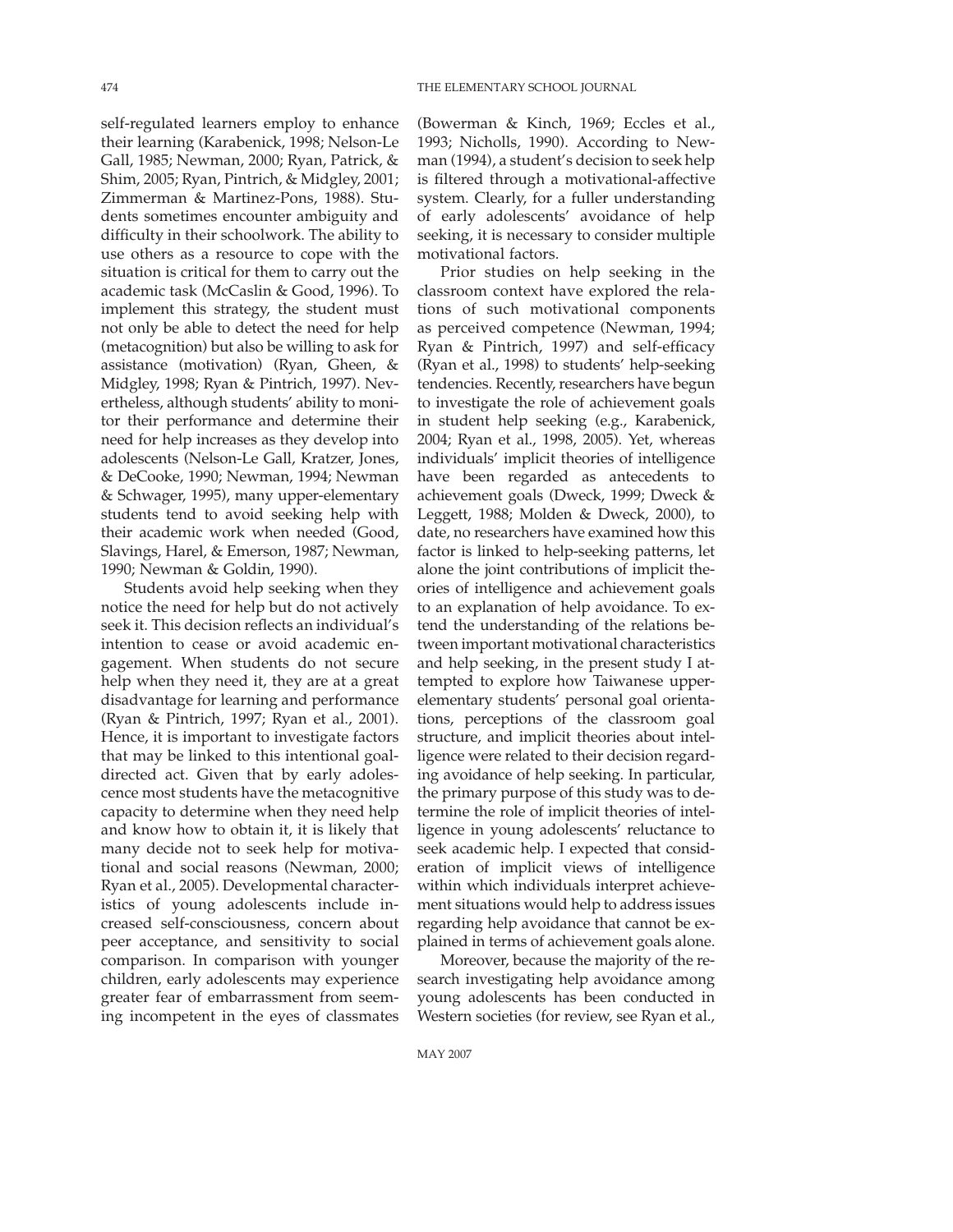2001), it remains unclear whether the research findings are applicable to other cultural contexts. Cross-cultural studies on children's development and learning have shown differences in achievement-related behaviors between Asian and Western students (Stevenson, Stigler, Lee, & Lucker, 1985; Sue & Okazaki, 1990). Because people from Asian cultures hold different beliefs and values than do those from Western cultures (Markus & Kitayama, 1991; Triandis, 1994), their varied socialization experiences may lead them to interpret and perceive help seeking differently. Whereas Western students may perceive academic help seeking as a dependent behavior that conflicts with the cultural emphases on independent mastery and self-reliance, Asian students socialized with an emphasis on an interdependent sense of self may interpret such behavior as instrumental in fostering learning. By examining students' avoidance of help seeking in the Taiwanese classroom context, I hope to clarify such speculation.

## **Achievement Goals and Help Seeking**

As an organizing framework through which a variety of cognitive and affective responses to achievement situations can be interpreted (Ames, 1992; Dweck & Leggett, 1988; Nicholls, 1984), achievement goal orientations are important to understanding individuals' avoidance of help seeking (Ryan et al., 2005). To date, most achievement goal theorists have identified three distinct types of goal orientations: mastery, performance approach, and performance avoidance (e.g., Church, Elliot, & Gable, 2001; Elliot & Harackiewicz, 1996; Skaalvik, 1997; Urdan, 2004). Mastery goals encourage individuals to increase their competence or achieve task mastery. Performance-approach goals focus students on demonstrating their ability relative to others or proving their self-worth. Performance-avoidance goals lead students to avoid appearing to be incompetent or less able than others.

Students with a mastery goal orienta-

tion have been found to be more likely to manifest adaptive help seeking (Butler & Neuman, 1995; Newman & Schwager, 1995; Ryan & Pintrich, 1997). As for the relations of performance goal orientations to avoidance of help seeking, a stronger relation to help avoidance has been found for a performance-avoidance goal orientation than a performance-approach goal orientation (Middleton & Midgley, 1997). The closer tie to performance-avoidance goals would be expected, given that the goal to avoid seeming incompetent resonates with competence concerns about help seeking (i.e., I worry about requesting help because others might think I am stupid) (Karabenick, 2004; Ryan et al., 2001). In terms of help seeking, it appears that the avoidance aspect of performance goal orientations may be more detrimental. Despite existing findings regarding the stronger association of a performance-avoidance goal orientation to help avoidance, however, Taiwanese students holding a performance-approach goal orientation may be so desperate to be the best students in the class that they may not seek any kind of help at all, given the competitive atmosphere within this classroom context (Shih, 2005). Accordingly, I hypothesized in the present study that, regardless of their focus on approach versus avoidance motivations, Taiwanese students with performance goal orientations would likely avoid seeking academic help when needed. Goal theory posits that the achievement goals that individuals pursue in achievement situations depend both on stable personal orientations and contextually determined responses to goal structures (Urdan, 2001). Thus, it is also important to explore the role of achievement goal structures in students' tendencies to avoid help seeking in the classroom.

# **Students' Perceptions of the Classroom Goal Structure, and Help Avoidance**

In comparison with other theories of motivation, achievement goal theory posits a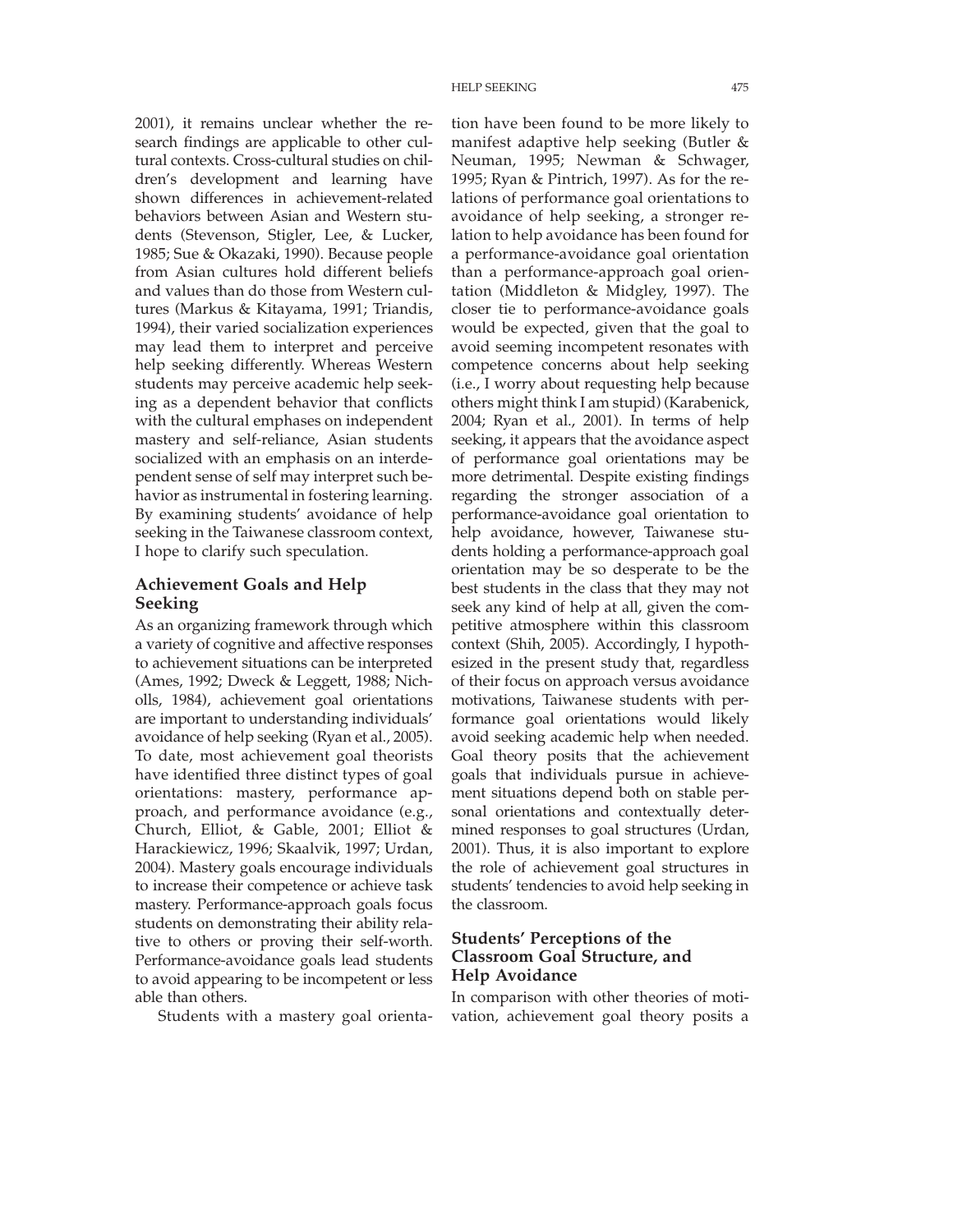greater role of the achievement context in shaping the motivation of individuals. As such, it holds direct implications for educators (Urdan, 2001). Although teachers may foster or discourage students' help seeking through how they structure classes, much less is known about the influence of achievement goal structures than that of students' goal orientations (Midgley, 2002). Goal structure has been defined as the emphasis on achievement goals conveyed by a constellation of instructional strategies and policies such as the types of tasks assigned, grading procedures, the degree of autonomy students experience, and grouping practices within the learning environment (Turner et al., 2002; Urdan & Midgley, 2003; Wolters, 2004). Most research has focused on two types of goal structures. A mastery goal structure communicates to students that understanding, intellectual development, and improvement are the reasons for involvement in schoolwork. In contrast, teachers may communicate to students that outperforming others and getting extrinsic rewards are the reasons for engaging in academic behavior through creating a performance goal structure in the classroom (Turner et al., 2002; Urdan, 2004; Urdan & Midgley, 2003).

Previous research (Ames, 1983; Newman, 1991; Ryan et al., 1998) has suggested that students' help-seeking tendencies may vary as a function of their perceptions of the classroom goal structure. A perception of a mastery goal structure is related to an increased willingness to solicit academic help, whereas a perception of a performance classroom goal structure is associated with increased help avoidance. When students perceive an emphasis on effort and understanding in the learning environment, they are more inclined to request help to gain mastery. By contrast, in classes that emphasize demonstrating ability relative to others, students are more likely to avoid seeking the help they need with their work. More recently, however, Turner et al. (2002) found that elementary school children's reluctance

to seek help is inversely related to mastery goal structure but not to perceived emphasis on performance goals in the classroom. The inconsistent findings indicate that there is some ambiguity regarding the effects of performance goal structure on students' help-seeking patterns. Indeed, in his review of research on achievement goal structures, Urdan (2001) maintained that the effects of perceived performance goal structure on student motivation may be particularly complex. Therefore, I predicted that a perception of a mastery goal structure would be positively associated with students' willingness to ask for help. However, the mixed findings in the existing literature concerning the relation of performance goal structure to help seeking precluded a precise prediction of this relation.

A number of goal theorists (Ames, 1992; Church et al., 2001; Urdan, 2001) have argued that classroom goal structures reflect students' subjective experiences (i.e., students' individual perceptions and interpretations) rather than the objective environment itself. Depending on the prior experiences they bring to the classroom, students may interpret specific treatments or interventions quite differently. Because students' perceptions and interpretations mediate the effects of instructional practices and policies, their perceptions of the classroom environment (i.e., the "psychological environment") are critical in understanding how classroom goal structures influence motivation and behavior (Church et al., 2001; Ryan et al., 1998; Urdan, 2001). Given that students' help-seeking tendencies may in large part be influenced by both their perceptions of the classroom goal structure and personal goal orientations, my study was intended to examine the independent and joint contributions of personal and contextual goals to an explanation of children's avoidance of help seeking. Also, the potential interactive effects between perceived classroom goal structures and personal goal orientations on help avoidance were investigated. Students enter a classroom context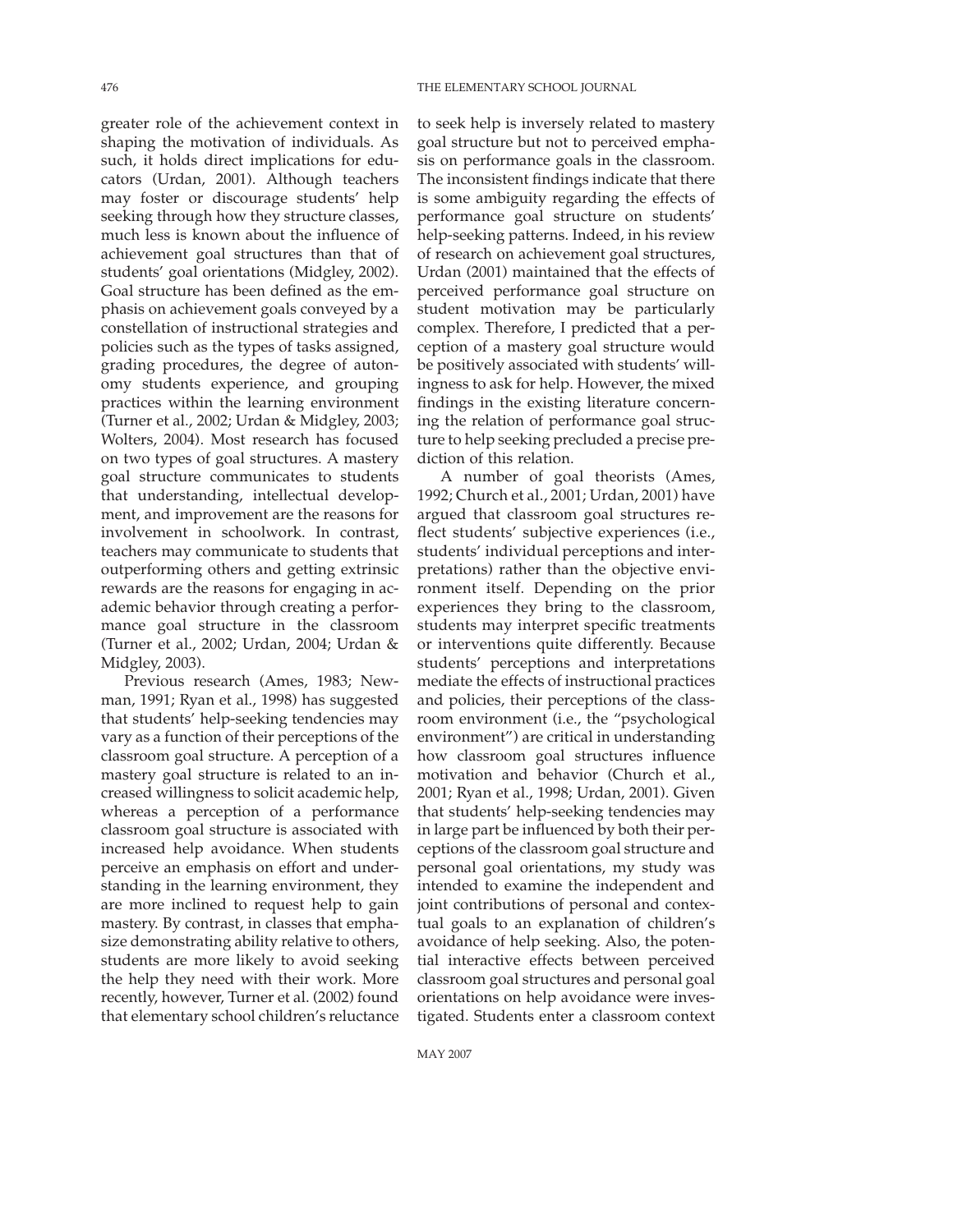with various goal orientations that have developed over the years through socialization processes. Their personal goals may or may not be congruent with goals embedded in a classroom milieu (Newman, 1998). The examination of the interactive influence of personal goal orientations and classroom goal structures on help seeking would help to identify specific combinations of personal and contextual goals that may be related to children's help avoidance.

# **Implicit Theories of Intelligence and Avoidant Help-Seeking Tendencies**

As mentioned previously, the primary reason that underlies young adolescents' avoidance of help seeking may involve competence concerns. Competence concerns refer to the individual's reluctance to seek help because of worries about embarrassment from looking dumb in the eyes of others (Newman, 1990; Ryan et al., 2005). Continued failure following help seeking is especially likely to threaten the student's sense of selfworth because of the implication of low ability (Covington & Beery, 1976; Newman & Goldin, 1990). Hence, Ryan et al. (2001) pointed out the importance of considering factors related to competence concerns and to help avoidance. A crucial factor that surprisingly has been overlooked in the literature on avoidance of help seeking appears to be students' implicit theories of intelligence.

Serving as the background assumptions that guide how people interpret and react to achievement situations, implicit theories refer to one's deeply held, but rarely articulated, thoughts about the nature of intelligence (Dweck, 1999; Dweck & Leggett, 1988; Hong, Chiu, & Dweck, 1995; Molden & Dweck, 2000). Entity theorists believe that intelligence is a fixed, permanent entity. They are likely to perceive the achievement situation as one that tests their ability. Accordingly, negative performance outcomes are likely to be interpreted by entity theorists as indicators of intellectual inadequacy. In contrast, incremental theorists believe

that intelligence is malleable and can be increased. They are oriented toward developing their intellectual ability instead of diagnosing it. Therefore, incremental theorists are less likely than entity theorists to make negative ability inferences following failure (Dweck & Leggett, 1988; Henderson & Dweck, 1990). Presumably, each implicit theory with its allied pattern of achievement motivation may constitute a selfsystem linked to differential vulnerability in failure situations. Holding an entity view of intelligence is likely to set students up for a sense of contingent self-worth (i.e., the idea that one's worth is dependent on one's successes and is undermined by failure). Because entity theorists believe that achievement situations carry important information about the self, avoiding failures and attaining successes are necessary for them to maintain their sense of worth (Burhans & Dweck, 1995; Molden & Dweck, 2000; Mueller & Dweck, 1998).

Previous research (Stone, 1998) has shown that entity and incremental theorists may even ascribe different meanings to the same goal. Regardless of whether they begin the task from a stance of approach or one of avoidance, entity theorists' concerns about protection of self-worth are likely to lead them to adopt an avoidance strategy. In contrast, incremental theorists are presumably not vulnerable to the threat to competence that might result from performance setbacks. Failures are thus unlikely to inspire such an avoidance strategy as help avoidance. Hence, I hypothesized that an entity view of intelligence would positively predict help avoidance, whereas the incremental theory would be inversely related to help-seeking avoidant orientation. Further, students' affective experiences have been shown to be important determinants of their academic engagement (Roeser, Eccles, & Strobel, 1998). Given that affective experiences in the classroom may influence students' feelings about seeking help when faced with difficulties (Ryan et al., 2005), this study was also intended to explore whether young adoles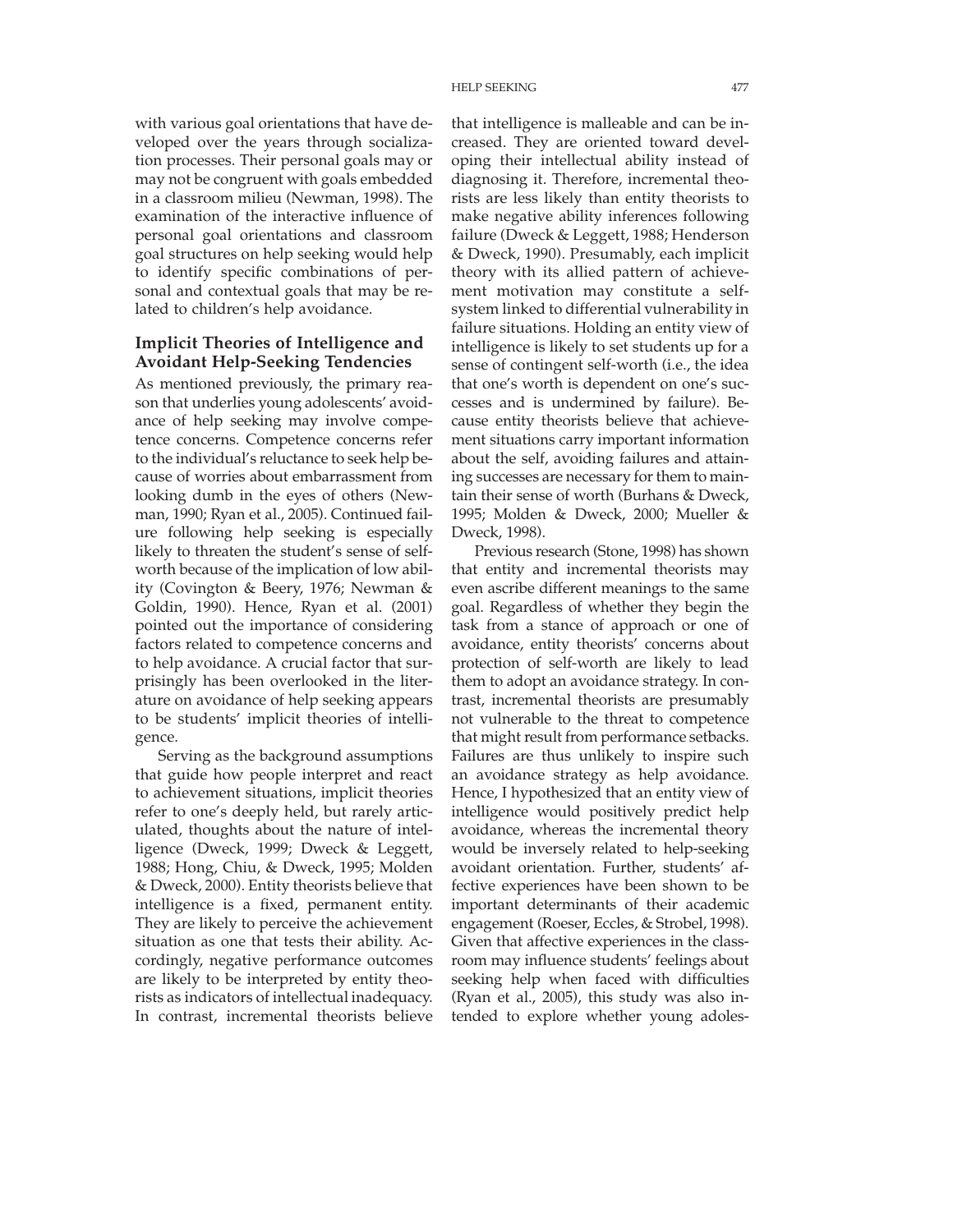cents' positive affect as well as anxiety experienced in school would vary as a function of their implicit theories of intelligence. I predicted that students with an incremental view of intelligence would report higher levels of positive affect and lower levels of negative affect than would entity theorists.

## **Taiwanese Children's Implicit Theories of Intelligence**

Owing to the predominant cultural norm, Taiwanese students are likely to hold both entity and incremental theories, the two seemingly contradictory beliefs about intelligence, at the same time (Hong, 2001). In Chinese culture, exertion of effort is highly valued. Taiwanese students are taught to believe that effort and hard work are the keys to academic success and promising career opportunities. The culturally prescribed belief in hard work encourages Taiwanese students to adopt the view that effort enhances ability. Put differently, Taiwanese students are socialized to become incremental theorists (Salili & Hau, 1994). However, at the same time, these students may also believe that intelligence is a fixed entity. The belief that people with high ability would not need much effort to succeed is reflected in a popular Chinese saying that "hard work may compensate for ineptitude." Within the Taiwanese classroom context, endorsement of an incremental view of intelligence may coexist with a belief in an entity view (Hong, 2001). Through studying children's beliefs about intelligence in this context, I hoped that the question regarding the effects of different theories of intelligence, in particular, the belief combination noted above, on students' academic help seeking could be answered.

### **The Present Study**

Based on the above review, I designed the present study to explore how Taiwanese upper-elementary students' motivational characteristics, including personal goal orientations, perceptions of the classroom goal

structure, and implicit theories of intelligence, were related to their decision regarding avoidance of help seeking in the classroom. When investigating individuals' help-seeking patterns, researchers normally use either attitudes about help seeking (Butler, 1998; Newman & Goldin, 1990; Ryan et al., 2005) or help-seeking behaviors (Ryan et al., 1998; Turner et al., 2002) to represent the variables of interest. Yet, for a thorough examination of young adolescents' tendencies to avoid help seeking, I included both attitudes and behaviors related to help avoidance in the present study. The inclusion of both measures within one study was inspired by Ryan and Pintrich's (1997) work. In their study, the role of attitudes toward help seeking in predicting early adolescents' help-seeking behaviors was explored, based on Fishbein and Ajzen's (1975) theory that attitudes bring forth behavioral intentions and, in turn, actual behavior. According to Ryan and Pintrich (1997), help-avoidance behaviors involve instances when a student needs help but does not seek it, whereas attitudes refer to perceived threat and benefits associated with help seeking in the classroom. Despite the possible shared variance, attitudes as well as behaviors related to help avoidance are two distinct constructs with differential conceptualizations. By examining the relations of motivational components to the two variables separately, I expected that the role of children's motivational characteristics in their avoidance of help seeking would be more precisely determined.

Because the aim of this study was to investigate the effects of motivational factors on young adolescents' avoidance of help seeking, it was necessary to rule out the confounding effects that might have stemmed from variables such as gender or achievement. Previous research (Newman & Goldin, 1990) has documented the roles of gender and achievement in students' reluctance to seek help with schoolwork. Because of differing socialization experiences for boys and girls, girls are more likely than boys to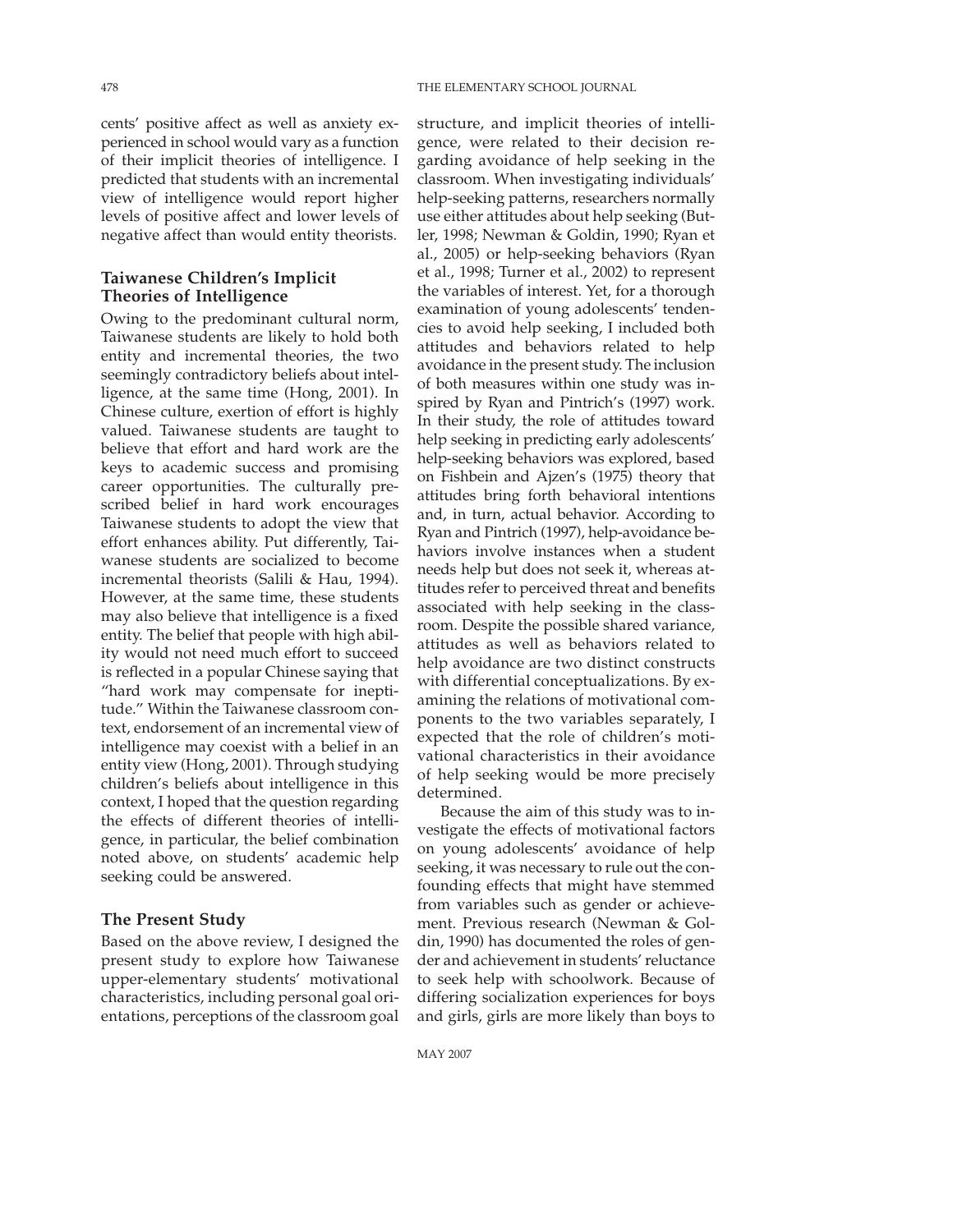report worries that teachers might think they are stupid when they ask a question about mathematics. As a result, girls tend to be more hesitant than boys about asking for help. With regard to the relation between achievement and help seeking, researchers have found that the lower the achievement, the greater is the child's reluctance to ask questions. Low achievers learn not to request assistance in order to avoid embarrassment in the classroom (Eccles & Wigfield, 1985; Weinstein, 1985). On the basis of these findings, both gender and students' grades were taken into consideration when the data were analyzed.

In sum, the present study attempted to address the following research questions: Do children's perceptions of the classroom goal structure, implicit theories of intelligence, and personal goal orientations predict their (*a*) attitudes toward help avoidance after controlling for grades and gender and (*b*) their help-avoidance behaviors after controlling for grades and gender? (*c*) Do children's attitudes and behaviors related to help avoidance, personal goal orientations, perceptions of the classroom goal structure, affective experiences, and academic achievement differ according to their implicit theories of intelligence?

### **Method**

### Participants

The participants were 298 sixth-grade Taiwanese students from 11 classes in four elementary schools. Participating schools and classes were drawn at random from the northern part of Taiwan. All of the school principals granted initial consent for data to be collected in their schools. The 143 girls (48%) and 155 boys ranged in age from 10 years, 3 months to 12 years, 7 months  $(M = 11$  years, 6 months). The school districts were primarily middle class in terms of socioeconomic status. Three of the schools were located in the outskirts of a large city. One school was near the city center. All of the participants were Taiwanese. Guidelines for the proper treatment of human subjects were followed.

### Procedure

The data were collected at the beginning of the year in sixth grade (September). Students were required to fill out a few questionnaires (described in detail below) during regular class time. It took participants approximately 30 minutes to complete the whole survey. Two research assistants were in each class for the data collection. They assured students of the confidentiality of their self-reports and encouraged them to respond to the items as accurately as possible. One of the trained research assistants read the items aloud, and the other one walked around to check skipped items and ensure quality responses.

### Measures

Participants were instructed to respond to all items on five-point Likert scales ranging from 1 (not at all true of me) to 5 (very true of me). A Chinese version of this selfreport survey was employed. To ensure adequate translation, the guidelines of the International Test Commission (Hambleton, 1994) were followed. All questionnaires were translated into Chinese and then back-translated into English. Table 1 displays reliability information (i.e., internal consistency reliability coefficients and 95% confidence intervals for reliability coefficients) and sample items of all measures used in the present study.

*Achievement goals.* Students' goal orientations were assessed by scales adapted from Elliot and Church's (1997) achievement goals questionnaire. Although Midgley et al. (1998) developed similar scales assessing students' achievement goal orientations, I used Elliot and Church's questionnaire because they emphasized the importance of separating approach from avoidance (Elliot, 1997, 1999; Elliot & Church, 1997; Elliot & Harackiewicz, 1996). I expected the important and functional differences between approach and avoidance performance goals to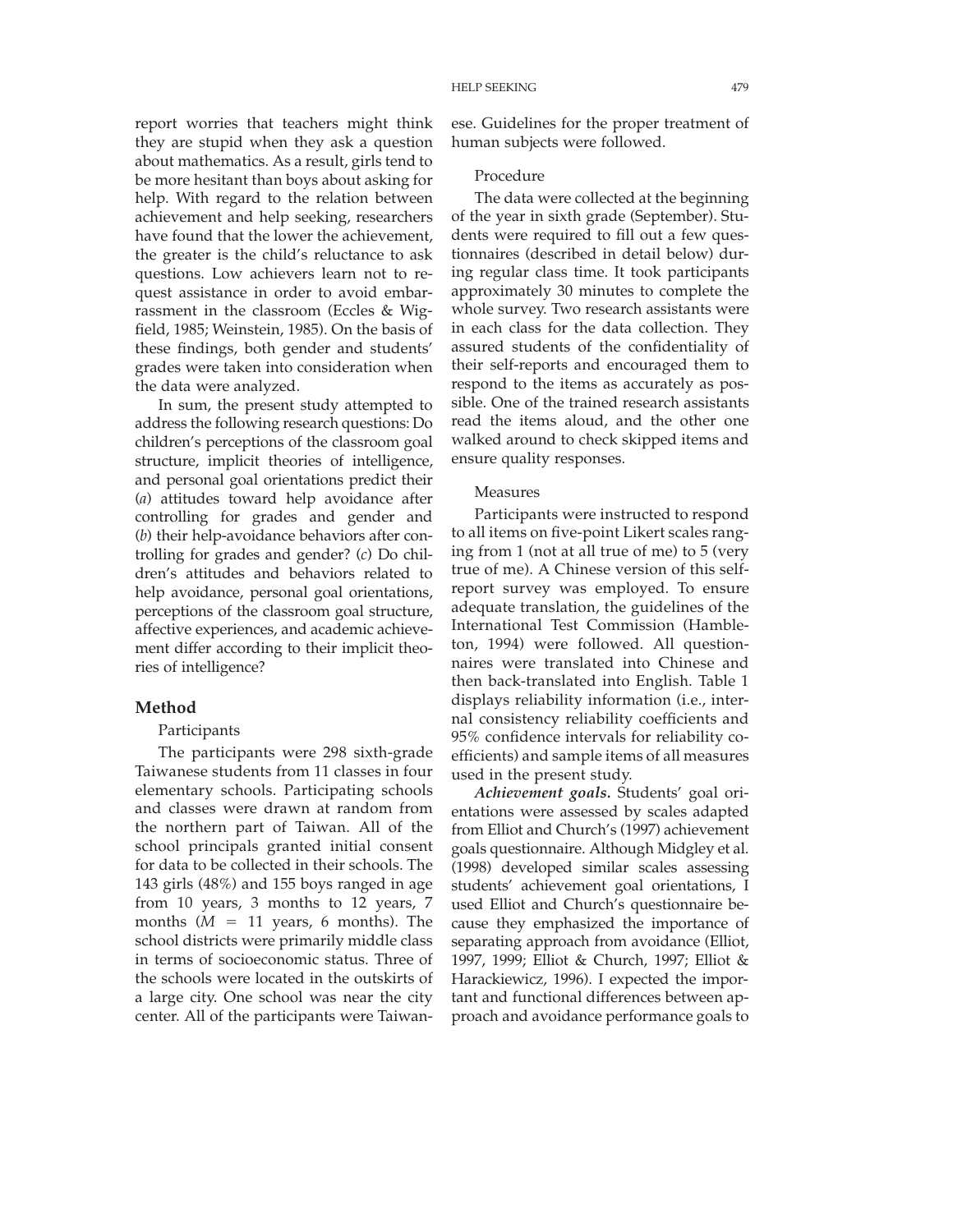|                                               | No. of Items          | Cronbach's $\alpha$ |                                                                                                                                                           |
|-----------------------------------------------|-----------------------|---------------------|-----------------------------------------------------------------------------------------------------------------------------------------------------------|
| Scale                                         | $(95\% \text{ CI})$   |                     | Sample Items                                                                                                                                              |
| Mastery goals                                 | 6                     | .81                 | I want to learn as much as possible from this<br>class.                                                                                                   |
|                                               | $(.78 \sim .84)$      |                     | I desire to completely master the material<br>presented in this class.                                                                                    |
| Performance-approach<br>goals                 | 6                     | .84                 | It is important to me to do better than the other<br>students.                                                                                            |
|                                               | $(.81 \sim .86)$      |                     | My goal in this class is to get a better grade than<br>most of the students.                                                                              |
| Performance-avoidance<br>goals                | 6                     | .70                 | I worry about the possibility of getting a bad<br>grade in this class.                                                                                    |
|                                               | $(.65 \sim .74)$      |                     | I often think to myself, "What if I do badly in this<br>class?"                                                                                           |
| Mastery goal structure                        | 7<br>$(.83 \sim .87)$ | .85                 | My teacher recognizes us for trying hard.<br>My teacher really wants us to enjoy learning new                                                             |
| Performance goal<br>structure                 | 7                     | .78                 | things.<br>My teacher tells us how we compare to other<br>students.                                                                                       |
|                                               | $(.75 \sim .81)$      |                     | My teacher lets us know which students get the<br>highest scores on a test.                                                                               |
| Entity theory                                 | 3                     | .81                 | Your intelligence is something about you that you<br>can't change very much.                                                                              |
|                                               | $(.77 \sim .84)$      |                     | You can learn new things, but you can't really<br>change your basic intelligence.                                                                         |
| Incremental theory                            | 3                     | .73                 | You can always greatly change how intelligent<br>you are.                                                                                                 |
|                                               | $(.68 \sim .77)$      |                     | No matter who you are, you can change your<br>intelligence a lot.                                                                                         |
| Perceived threat<br>regarding help<br>seeking | 3                     | .69                 | I worry about what other kids might think when I<br>ask a question in math.                                                                               |
|                                               | $(.63 \sim .74)$      |                     | I think the teacher might think I am dumb when I<br>ask a question about the schoolwork.                                                                  |
| Perceived benefits from<br>teachers           | 3                     | .80                 | Asking the teacher questions makes the class<br>more interesting for me.                                                                                  |
|                                               | $(.77 \sim .83)$      |                     | Asking the teacher in reading (math) class helps<br>me learn.                                                                                             |
| Perceived benefits from<br>peers              | 3                     | .72                 | Asking other kids questions facilitates friendship.                                                                                                       |
|                                               | $(.67 \sim .76)$      |                     | Asking other kids questions facilitates homework<br>completion.                                                                                           |
| Neglecting the need for<br>help               | 4                     | .76                 | If the schoolwork is too hard for me, I just don't<br>do it rather than ask for help.                                                                     |
| Repressing the need<br>for help               | $(.73 \sim .80)$<br>4 | .71                 | If I need help to do a math problem I skip it.<br>Sometimes I want to ask a question about<br>something I don't know in reading (math)                    |
|                                               | $(.66 \sim .75)$      |                     | class, but I don't ask it.<br>I don't ask for help in math, even if the work is<br>too hard to solve on my own, because I am too<br>shy to ask questions. |
| Adaptive help seeking                         | 3                     | .72                 | I like to ask my teacher questions in reading<br>(math) class.                                                                                            |
|                                               | $(.67 \sim .76)$      |                     | If I need help in math, I ask someone to give me<br>hints rather than the answer.                                                                         |
| Positive affect                               | 4<br>$(.89 \sim .92)$ | .90                 | I am often happy when I am at school.<br>I often feel proud about myself when I am at                                                                     |
| School anxiety                                | 4                     | .83                 | school.<br>I often feel anxious when I am at school.                                                                                                      |
|                                               | $(.80 \sim .86)$      |                     | I often worry about my performance when I am<br>at school.                                                                                                |

Table 1. Scales, Number of Items, Cronbach's Alpha, and Sample Items for Measures

NOTE.— $CI = 95\%$  confidence intervals for the reliability coefficients.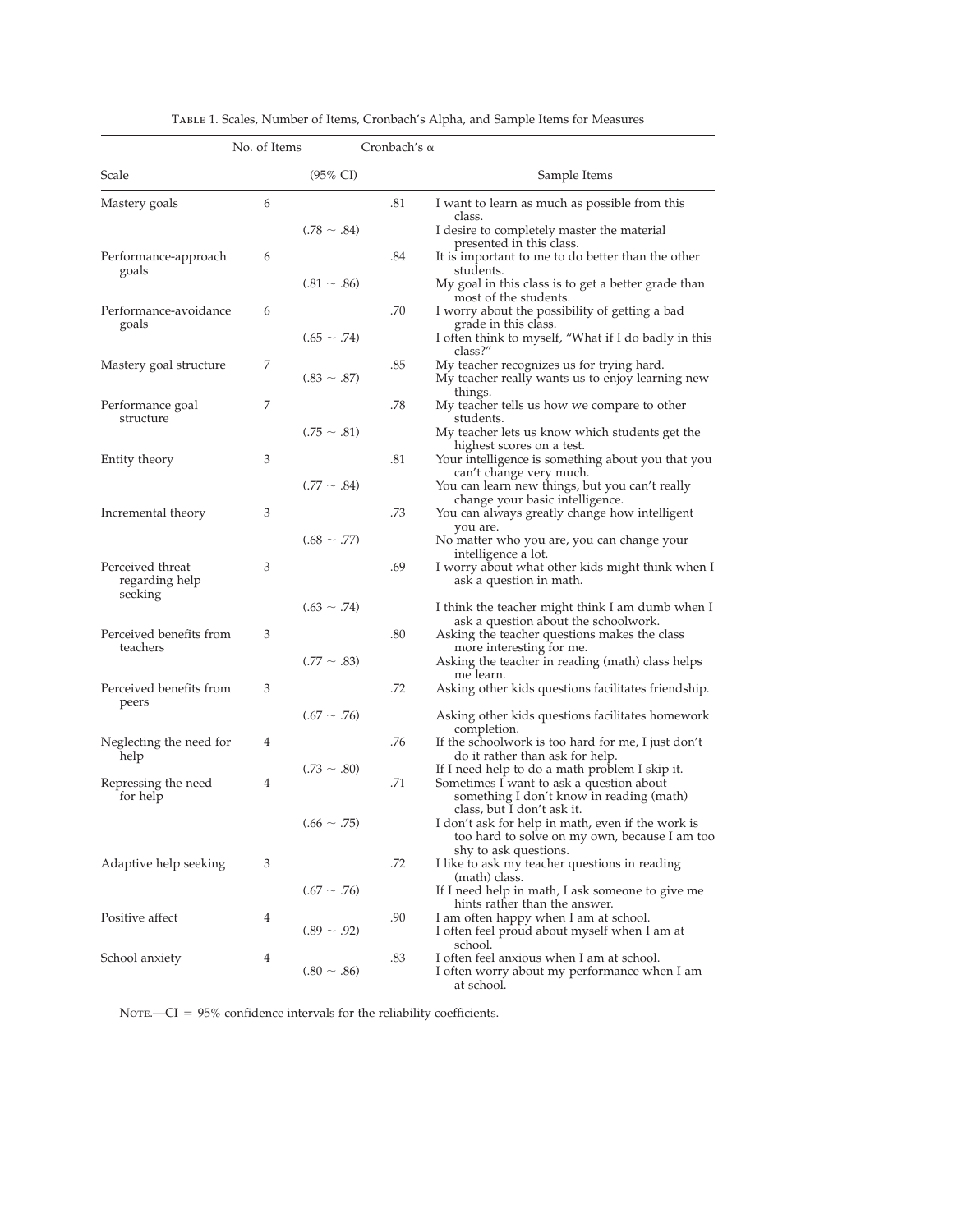be reflected in their questionnaire. This questionnaire is composed of three six-item scales for each of the achievement goals in the trichotomous model. Three scores representing mastery, performance-approach, and performance-avoidance goals for each student were created. To test the validity of the questionnaire, I conducted a principalcomponents factor analysis with oblimin rotation on the 18 items. Three factors were extracted from the analysis. Factor 1 accounted for 28.69% of the total variance and consisted of the six mastery goal items. The second factor accounted for 16.08% of the total variance and comprised the six performance-approach goal items. Factor 3 accounted for 12.88% of the total variance and comprised the six performance-avoidance goal items. Together, the three factors accounted for 57.65% of the total variance.

*Perceived classroom goal structures.* Students' perceptions of the goal structure in the classroom were assessed by scales adapted from the Patterns of Adaptive Learning Survey (PALS) (Anderman & Midgley, 2002). The mastery goal structure scale is composed of seven items, and the performance goal structure scale includes seven items as well. The results of a principal-components factor analysis revealed that these items formed two distinct factors. The factor solution accounted for 49.37% of the total variance. The factor of the mastery goal structure accounted for 28.03% of the total variance, whereas the factor of the performance goal structure accounted for 21.34% of the total variance.

*Implicit Theories of Intelligence Scale.* Students' implicit theories of intelligence were assessed by the scale adapted from the Implicit Theories of Intelligence Scale for Children (Dweck, 1999). The scale is composed of two three-item subscales of the entity and incremental theories. Two distinct factors emerged after all items had been entered into a factor analysis. The factor solution accounted for 69.92% of the total variance. The entity theory accounted for 37.23% of the total variance, whereas the incremental theory accounted for 32.69% of the total variance.

*Attitudes toward help avoidance.* The questionnaire assessing children's attitudes toward help avoidance was based on the work of Newman (1990), Newman and Goldin (1990), and Ryan and Pintrich (1997). Children were asked about their perceptions of potential benefits and threats associated with seeking help with schoolwork. Perceived threat to self-worth stemming from help seeking reflects that the request for help is construed as evidence of incompetence and therefore will incur unfavorable judgments from others (3 items). Items concerning perceived potential benefits were differentiated between students' perceptions of benefits from peers (3 items) and benefits from teachers (3 items). Because this questionnaire was designed to measure students' attitudes toward help avoidance, items representing potential benefits associated with help seeking were reverse coded. Results of a principal-components factor analysis showed that perceptions of threat associated with negative judgments from others emerged as a distinct factor accounting for 17.13% of the total variance. Perceived benefits of help from peers and perceived benefits of help from teachers emerged as two distinct factors. The factor of perceived benefits of help from peers accounted for 19.08% of the total variance, whereas the factor of perceived benefits of help from teachers accounted for 24.95%. Together, the three factors accounted for 61.16% of the total variance. A composite score of children's attitudes toward help avoidance was computed by summing the three primary subcomponents of the measure ( $\alpha = .72$ ).

*Help-avoidance behaviors.* Children's help-avoidance behaviors were assessed by the questionnaire adapted from the questionnaires of Newman and Goldin (1990), Ryan and Pintrich (1997), and Turner et al. (2002). Three indicators of help-avoidance behaviors were included: (*a*) avoidance of help seeking on schoolwork by neglecting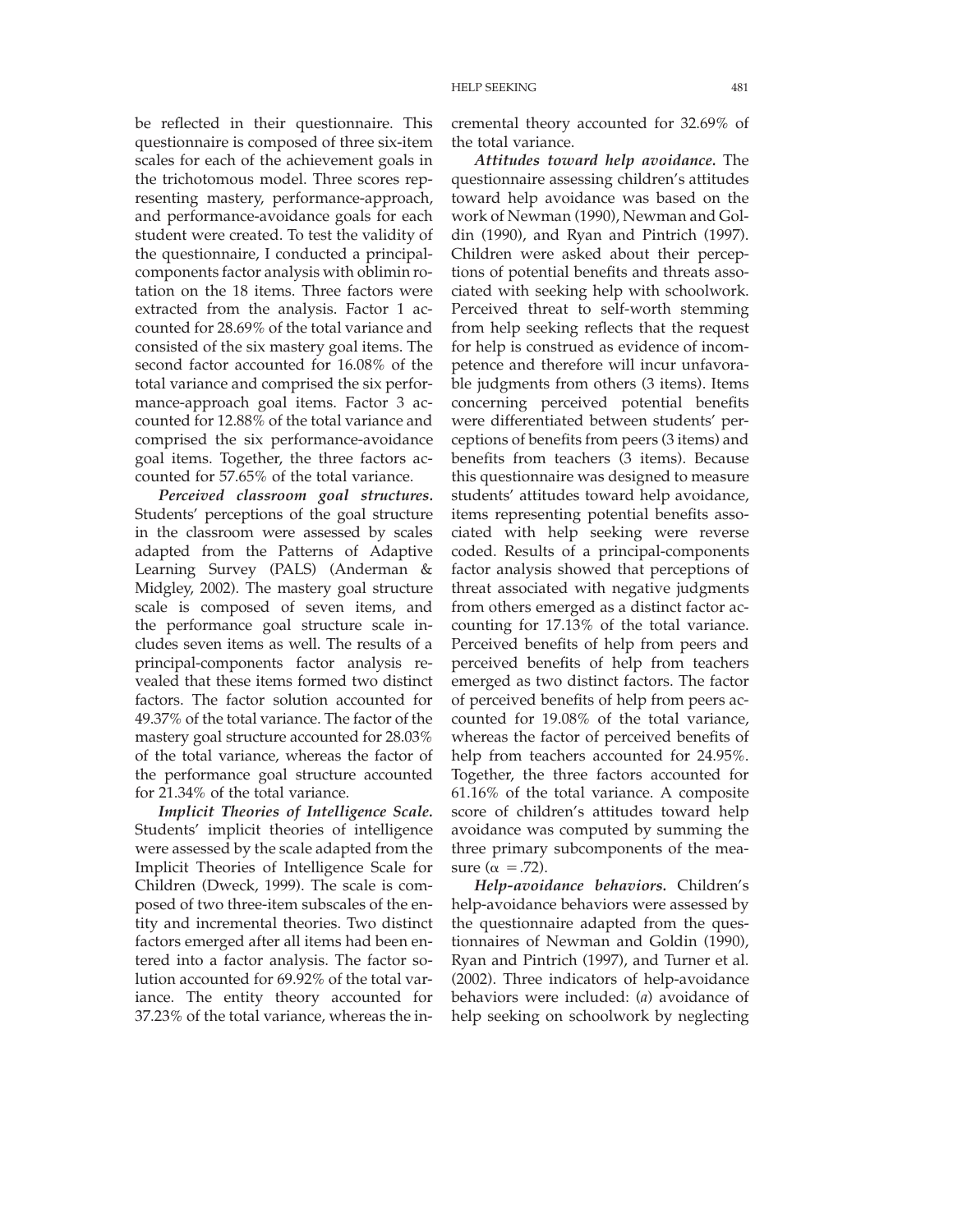the need for help (4 items), (*b*) avoidance of help seeking on schoolwork by repressing the need for help (4 items), and (*c*) endorsement of adaptive help seeking on schoolwork when needed (3 items). The subcomponent concerning endorsement of adaptive help seeking was reverse coded because the questionnaire was intended to measure students' help-avoidance behaviors. A principal-components factor analysis revealed that these items formed three distinct factors. The factor solution accounted for 59.51% of the total variance. The factors of avoidance of help seeking by neglecting the need for help and avoidance of help seeking by repressing the need for help accounted for 23.67% and 18.35% of the total variance, respectively. The factor of endorsement of help seeking when needed accounted for 17.49% of the total variance. The composite scale of help-avoidance behaviors was computed by summing all items of the three subcomponents ( $\alpha = .69$ ).

As noted earlier, Ryan and Pintrich (1997) provided support for the distinction between attitudes toward help avoidance and help-avoidance behaviors. For a confirmation of the need to differentiate these related variables into two constructs, I nevertheless performed canonical correlation analysis to compute redundancy coefficients of the two variables. Results of redundancy analysis suggested that the variable of help-avoidance behaviors accounted for 32% of the total variance of attitudes toward help avoidance. The variable of attitudes toward help avoidance explained 34% of the total variance of helpavoidance behaviors. In other words, for either variable, the proportion of variance of the variable that could not be explained by the other variable was greater than 65%, indicating the conceptual distinctiveness of these two measurement constructs. Table 2 shows factor loadings for these two variables.

*Affective experiences.* Two scales were adapted to measure students' positive affect (4 items) and anxiety (4 items). The positive

affect that students experienced in school was assessed by a scale adapted from Pintrich's (2000) Positive Affect Scale. This scale concerned feeling happy, having fun, feeling proud of oneself, and being in a good mood during school. A principalcomponents factor analysis yielded a single factor accounting for 77.60% of the total variance. The anxiety scale was constructed to measure such negative affect as anxiety that children experienced in school. A single factor of anxiety accounted for 66.55% of the total variance.

*Grades.* Students' overall grades from fifth grade were collected from their school records. The grading system in Taiwan for all classrooms assigned points (on a 100 point scale) on classroom tasks. I averaged scores in different subjects (e.g., math, language arts) to represent the overall final semester grades. Before data analysis, collected scores were standardized (converted into *T* scores) within each classroom to help account for variations in teachers' grading policies.

### **Results**

Hierarchical Regressions Predicting Attitudes toward Help Avoidance

Descriptive information and correlations for study variables are displayed in Table 3. Table 4 shows results from the regressions predicting students' attitudes toward help avoidance. I used hierarchical regressions because this procedure would help to determine (*a*) the predictive power of each group of variables (e.g., perceived classroom goal structures, implicit theories of intelligence, and personal goal orientations); (*b*) the unique relation between each predictor variable within each group and the dependent variable; and (*c*) the strongest predictors across groups of variables (Midgley & Urdan, 1995, 2001; Wolters, 2004). In these analyses, gender and grades were entered first in the regression model, for it was crucial to ensure that the relation between a given set of predictor variables and the dependent variable was not con-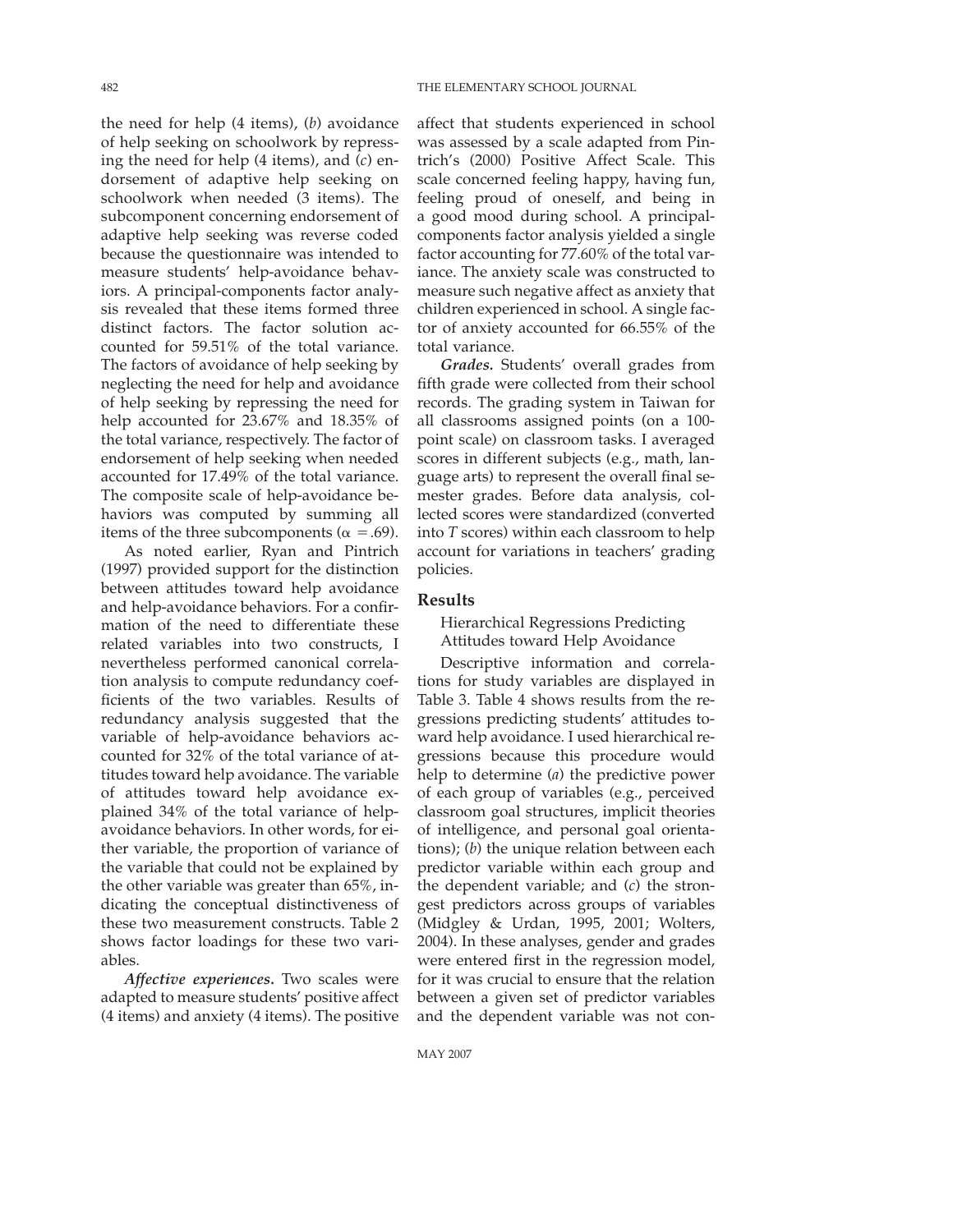#### HELP SEEKING 483

|                                                                                                                                                                                                                                                                                                                                                                                                                                                                                                                                                                 | Attitudes toward Help Avoidance<br>Factor Loading |                               |                            |  |  |
|-----------------------------------------------------------------------------------------------------------------------------------------------------------------------------------------------------------------------------------------------------------------------------------------------------------------------------------------------------------------------------------------------------------------------------------------------------------------------------------------------------------------------------------------------------------------|---------------------------------------------------|-------------------------------|----------------------------|--|--|
|                                                                                                                                                                                                                                                                                                                                                                                                                                                                                                                                                                 |                                                   |                               |                            |  |  |
| Item                                                                                                                                                                                                                                                                                                                                                                                                                                                                                                                                                            | Perceived<br>Threat                               | <b>Benefits</b><br>(Teachers) | <b>Benefits</b><br>(Peers) |  |  |
| The teacher might get mad at me.<br>The teacher might think I'm dumb.<br>Other kids might think I'm dumb.<br>Asking the teacher questions makes me proud of myself.<br>Asking the teacher questions makes the class interesting.<br>Asking the teacher questions helps me learn.<br>Asking other kids questions facilitates friendship.<br>Asking other kids questions facilitates homework completion.<br>Asking other kids questions helps me learn.                                                                                                          | .80<br>.79<br>.76                                 | .78<br>.75<br>.71             | .82<br>.80<br>.73          |  |  |
|                                                                                                                                                                                                                                                                                                                                                                                                                                                                                                                                                                 |                                                   | Help-Avoidance Behaviors      |                            |  |  |
|                                                                                                                                                                                                                                                                                                                                                                                                                                                                                                                                                                 |                                                   | Factor Loading                |                            |  |  |
|                                                                                                                                                                                                                                                                                                                                                                                                                                                                                                                                                                 | Neglecting<br>the Need                            | Repressing<br>the Need        | Adaptive<br>Help Seeking   |  |  |
| If I need help to do a math problem, I skip it.<br>If the schoolwork is too hard, I just don't do it.<br>When I don't understand my math work, I often guess.<br>If the schoolwork is too hard, I put down any answer.<br>I don't ask for help, because I am too shy.<br>When I don't understand my math work, I keep quiet.<br>Because I'm supposed to know the answer.<br>Because it's just too much of a bother.<br>I like to ask my teacher questions in class.<br>If I need help, I ask someone to give me hints.<br>I ask for help so I can keep working. | .81<br>.79<br>.75<br>.69                          | .83<br>.73<br>.65<br>.62      | .82<br>.79<br>.78          |  |  |

#### Table 2. Factor Loadings for "Attitudes toward Help Avoidance" and "Help-Avoidance Behaviors" Questionnaires

founded with gender or achievement-level differences. In doing so, the explanatory power that a set of related predictors had as a group, after accounting for any variance explained by gender and grades, was expected to be determined (Midgley & Urdan, 1995). For the remaining variables, the order of entry was assigned according to theoretical considerations. Predictors that were presumed to be causally prior were given higher priority of entry (Tabachnick, & Fidell, 1996). As mentioned previously, individuals' perceptions of the classroom goal structure and implicit theories of intelligence have been regarded as antecedents to their personal goal orientations (Church et al., 2001; Dweck, 1999; Molden & Dweck, 2000). These two sets of predictors were therefore entered in the regression models

prior to the entry of personal goals. Moreover, because perceived classroom goal structures may shape motivation within the individual (Urdan, 2001), I gave children's perceptions of the classroom goal structure the highest priority of entry across these groups of motivational variables.

In the first step of the analysis, gender and grades were entered. These variables failed to predict students' attitudes toward help avoidance. Results from step 2 indicated that adding both mastery and performance goal structures increased the amount of variance explained by 33% for attitudes toward help avoidance,  $F(4, 294) = 36.03$ ,  $p < .001$ . Mastery goal structure negatively predicted children's attitudes toward help avoidance,  $\beta = -.54$ ,  $p < .001$ . Adding the entity and incremental theories of intelli-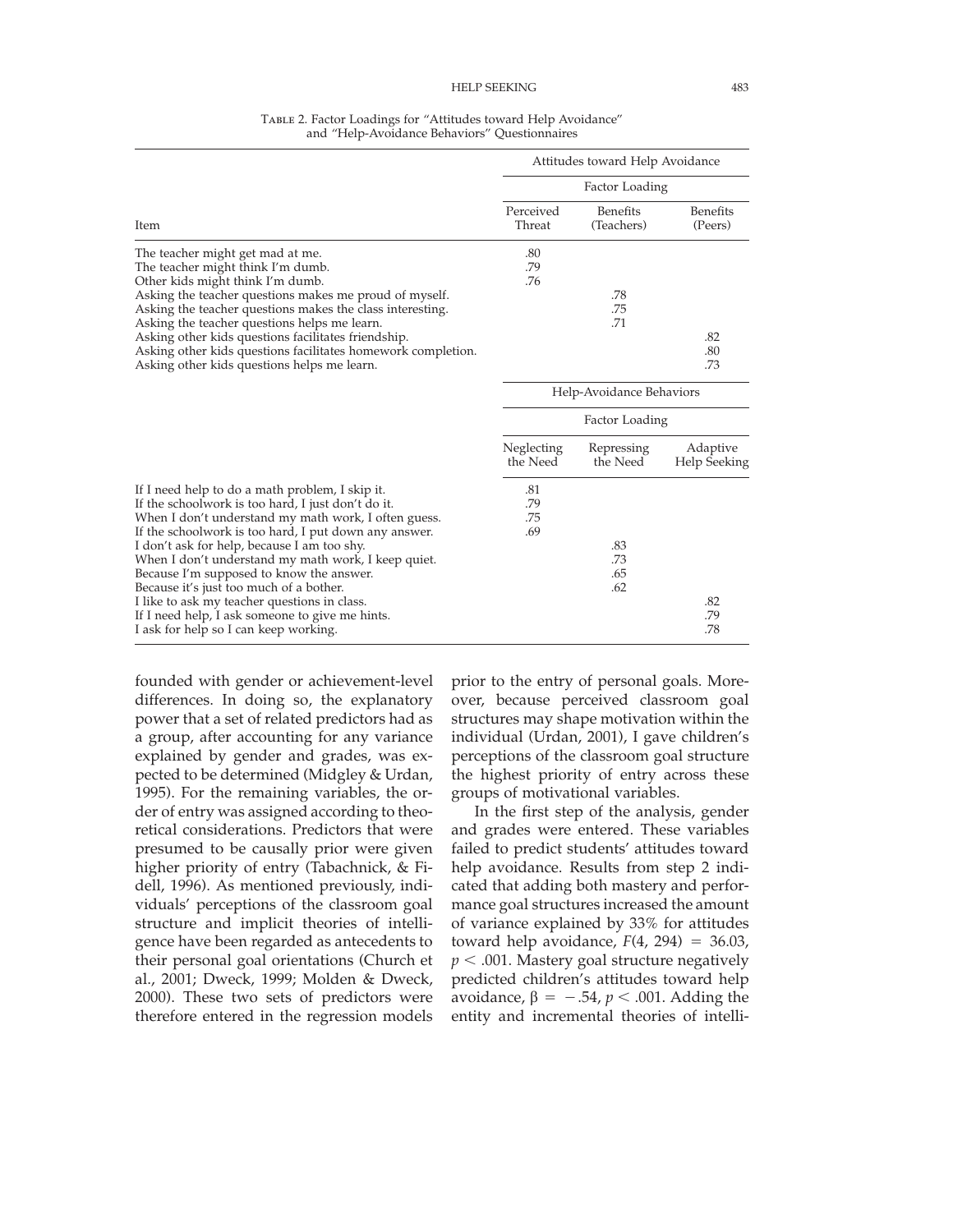|                                         | TABLE 3. Descriptive Statistics and Correlations for Study Variables (N = |   |   |   |                                                                                                                                               |            |                    | 298)       |                                                                                                                                                                                                                                          |                                                                                                                     |                         |                   |
|-----------------------------------------|---------------------------------------------------------------------------|---|---|---|-----------------------------------------------------------------------------------------------------------------------------------------------|------------|--------------------|------------|------------------------------------------------------------------------------------------------------------------------------------------------------------------------------------------------------------------------------------------|---------------------------------------------------------------------------------------------------------------------|-------------------------|-------------------|
| Variable                                |                                                                           | 2 | 3 | 4 | 5                                                                                                                                             | $^{\circ}$ | $\scriptstyle\sim$ | $^{\circ}$ | Ó                                                                                                                                                                                                                                        | $\overline{10}$                                                                                                     |                         | 12                |
| . Mastery goal                          |                                                                           |   |   |   |                                                                                                                                               |            |                    |            |                                                                                                                                                                                                                                          |                                                                                                                     |                         |                   |
| 2. Performance-approach goal            |                                                                           |   |   |   |                                                                                                                                               |            |                    |            |                                                                                                                                                                                                                                          |                                                                                                                     |                         |                   |
| 3. Performance-avoidance goal           |                                                                           |   |   |   |                                                                                                                                               |            |                    |            |                                                                                                                                                                                                                                          |                                                                                                                     |                         |                   |
| 4. Mastery goal structure               |                                                                           |   |   |   |                                                                                                                                               |            |                    |            |                                                                                                                                                                                                                                          |                                                                                                                     |                         |                   |
| 5. Performance goal structure           |                                                                           |   |   |   |                                                                                                                                               |            |                    |            |                                                                                                                                                                                                                                          |                                                                                                                     |                         |                   |
| 6. Entity theory                        |                                                                           |   |   |   |                                                                                                                                               |            |                    |            |                                                                                                                                                                                                                                          |                                                                                                                     |                         |                   |
| 7. Incremental theory                   |                                                                           |   |   |   |                                                                                                                                               |            |                    |            |                                                                                                                                                                                                                                          |                                                                                                                     |                         |                   |
| 8. Attitudes toward help avoidance      |                                                                           |   |   |   |                                                                                                                                               |            |                    |            |                                                                                                                                                                                                                                          |                                                                                                                     |                         |                   |
| 9. Help-avoidance behaviors             |                                                                           |   |   |   |                                                                                                                                               |            |                    |            |                                                                                                                                                                                                                                          |                                                                                                                     |                         |                   |
| 10. Positive affect                     |                                                                           |   |   |   |                                                                                                                                               |            |                    |            |                                                                                                                                                                                                                                          |                                                                                                                     |                         |                   |
|                                         |                                                                           |   |   |   |                                                                                                                                               |            |                    |            |                                                                                                                                                                                                                                          |                                                                                                                     |                         |                   |
| 11. School anxiety<br>12. Grades<br>$M$ |                                                                           |   |   |   |                                                                                                                                               |            |                    |            |                                                                                                                                                                                                                                          |                                                                                                                     |                         |                   |
|                                         |                                                                           |   |   |   | $\frac{1}{2}$ . $\frac{1}{2}$ . $\frac{1}{2}$ . $\frac{1}{2}$ . $\frac{1}{2}$ . $\frac{1}{2}$ . $\frac{1}{2}$ . $\frac{1}{2}$ . $\frac{1}{2}$ |            |                    |            | $\begin{array}{c} \vdots \overset{*}{\Rightarrow} \overset{*}{\Rightarrow} \overset{*}{\Rightarrow} \\ \vdots \overset{*}{\Rightarrow} \overset{*}{\Rightarrow} \overset{*}{\Rightarrow} \overset{*}{\Rightarrow} \\ \vdots \end{array}$ | $\frac{1}{4}$<br>$\frac{1}{3}$<br>$\frac{3}{1}$<br>$\frac{1}{1}$<br>$\frac{2}{1}$<br>$\frac{1}{1}$<br>$\frac{2}{1}$ | $-23**$<br>2.02<br>2.02 | $\frac{1}{88.62}$ |
|                                         |                                                                           |   |   |   |                                                                                                                                               |            |                    |            |                                                                                                                                                                                                                                          |                                                                                                                     |                         |                   |

\**p* - $\sim$ 

 $\stackrel{d_{**}}{=}$  $\frac{1}{\sqrt{2}}$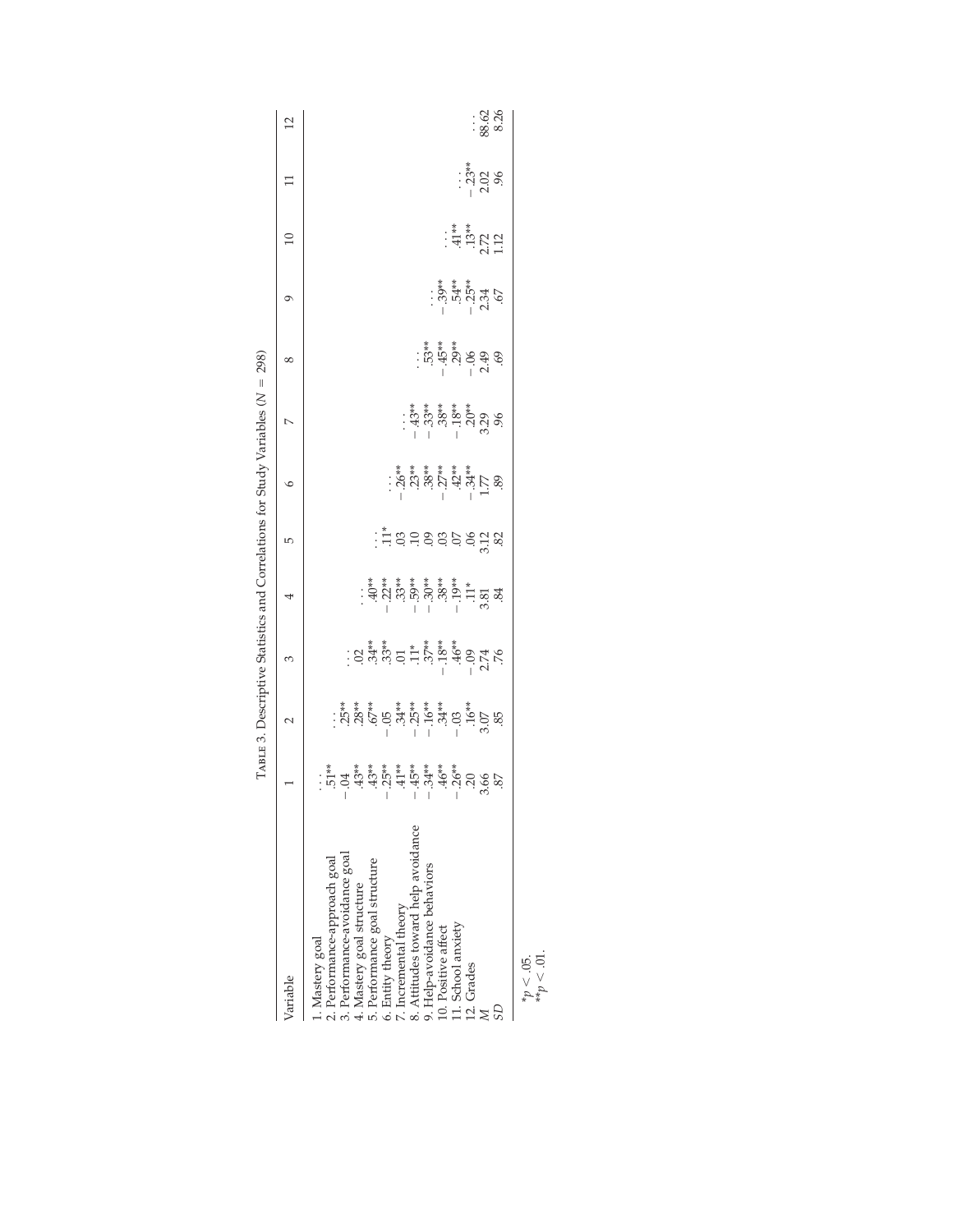|                                               |                | <b>Attitudes</b> <sup>a</sup> |           | Behaviorsb       |                 |           |
|-----------------------------------------------|----------------|-------------------------------|-----------|------------------|-----------------|-----------|
| Variable                                      | $\overline{B}$ | SE <sub>B</sub>               | $\beta$   | $\boldsymbol{B}$ | SE <sub>B</sub> | $\beta$   |
| Step 1:                                       |                |                               |           |                  |                 |           |
| Grades                                        | $-.05$         | .06                           | $-.05$    | $-.27$           | .06             | $.25***$  |
| Gender                                        | .06            | .12                           | .03       | $-.17$           | .11             | $-.09$    |
| Step 2:                                       |                |                               |           |                  |                 |           |
| Grades                                        | $-.07$         | .05                           | $-.01$    | $-.25$           | .06             | $-.23***$ |
| Gender                                        | $-.04$         | .10                           | .01       | $-.20$           | .11             | $-.11$    |
| Mastery structure                             | $-.53$         | .05                           | $-.54***$ | $-.25$           | .06             | $-.25***$ |
| Performance structure                         | $-.08$         | .05                           | $-.09$    | .02              | .06             | .03       |
| Step 3:                                       |                |                               |           |                  |                 |           |
| Grades                                        | .09            | .05                           | .08       | .13              | .06             | $-.12*$   |
| Gender                                        | .02            | .09                           | .01       | $-.18$           | .10             | $-.09$    |
| Mastery structure                             | $-.46$         | .05                           | $-.47***$ | $-.16$           | .06             | $-.16**$  |
| Performance structure                         | $-.05$         | .05                           | $-.06$    | .01              | .06             | .01       |
| Entity theory                                 | .10            | .05                           | .10       | .25              | .06             | $.24***$  |
| Incremental theory                            | $-.25$         | .05                           | $-.24***$ | $-.18$           | .06             | $-.18***$ |
| Step 4:                                       |                |                               |           |                  |                 |           |
| Grades                                        | .10            | .05                           | .09       | $-.08$           | .06             | $-.08$    |
| Gender                                        | .04            | .09                           | .02       | $-.11$           | .09             | $-.06$    |
| Mastery structure                             | $-.42$         | .05                           | $-.42***$ | $-.12$           | .06             | $-.13**$  |
| Performance structure                         | $-.07$         | .07                           | $-.08$    | $-.02$           | .07             | $-.02$    |
| Entity theory                                 | .04            | .06                           | .04       | .16              | .06             | $.16**$   |
| Incremental theory                            | $-.22$         | .05                           | $-.22***$ | $-.14$           | .06             | $-.14**$  |
| Mastery goal                                  | $-.19$         | .06                           | $-.19***$ | $-.13$           | .06             | $-.13**$  |
| Performance-approach goal                     | .06            | .07                           | .06       | $-.07$           | .07             | $-.07$    |
| Performance-avoidance goal                    | .10            | .05                           | .10       | .30              | .06             | $.29***$  |
| Step 5:                                       |                |                               |           |                  |                 |           |
| Grades                                        | .09            | .05                           | .09       | $-.09$           | .06             | $-.09$    |
| Gender                                        | .05            | .09                           | .03       | $-.12$           | .10             | $-.06$    |
| Mastery structure                             | $-.45$         | .05                           | $-.46***$ | $-.11$           | .06             | $-.12*$   |
| Performance structure                         | $-.05$         | .07                           | $-.05$    | $-.04$           | .07             | $-.04$    |
| Entity theory                                 | .02            | .06                           | .02       | .15              | .06             | $.14**$   |
| Incremental theory                            | $-.23$         | .05                           | $-.23***$ | $-.13$           | .06             | $-.13**$  |
| Mastery goal                                  | $-.19$         | .06                           | $-.19***$ | $-.14$           | .06             | $-.15**$  |
| Performance-approach goal                     | .06            | .07                           | .06       | $-.05$           | .07             | $-.05$    |
| Performance-avoidance goal                    | .09            | .05                           | .09       | .31              | .06             | $.30***$  |
| Mastery structure X mastery goal              | $-.18$         | .06                           | $-.19***$ | .07              | .06             | .08       |
| Mastery structure X performance approach      | .09            | .06                           | .09       | $-.06$           | .07             | $-.06$    |
| Mastery structure X performance avoidance     | $-.05$         | .05                           | $-.06$    | $-.07$           | .05             | $-.07$    |
| Performance structure X mastery goal          | .02            | .06                           | .01       | .01              | .06             | .01       |
| Performance structure X performance approach  | $-.04$         | .06                           | $-.05$    | .06              | .07             | .07       |
| Performance structure X performance avoidance | .09            | .05                           | .09       | $-.11$           | .06             | $-.10$    |

Table 4. Summary of Hierarchical Regression Analyses Predicting Attitudes toward Help Avoidance and Reported Help-Avoidance Behaviors ( $N = 298$ )

Nore.—Gender coded  $0 = \text{girl}$ ,  $1 = \text{boy}$ . Attitudes = attitudes toward help avoidance; Behaviors = helpavoidance behaviors.

 $a^a R^2 = .01, p > .05$  for step 1; change in  $R^2 = .32, p < .001$  for step 2; change in  $R^2 = .07, p < .001$  for step 3; change in  $R^2 = .04$ ,  $p < .001$  for step 4; change in  $R^2 = .02$ ,  $p < .001$  for step 5.

 $b^{\text{b}} R^2 = .07$ ,  $p < .001$  for step 1; change in  $R^2 = .06$ ,  $p < .001$  for step 2; change in  $R^2 = .09$ ,  $p < .001$  for step 3; change in  $R^2 = .09$ ,  $p < .001$  for step 4.

 $*_{p}$  < .05.

 $*$ <sup>\*</sup> $p$  < .01.  $^{***}p < .001$ .

gence in step 3 increased the amount of variance explained for attitudes toward help avoidance by 7%,  $F(6, 292) = 31.99$ ,  $p <$ .001. Mastery goal structure remained a

significant predictor in the regression model. Also, the incremental theory negatively predicted students' attitudes toward help avoidance,  $\beta = -.24, p < .001$ . In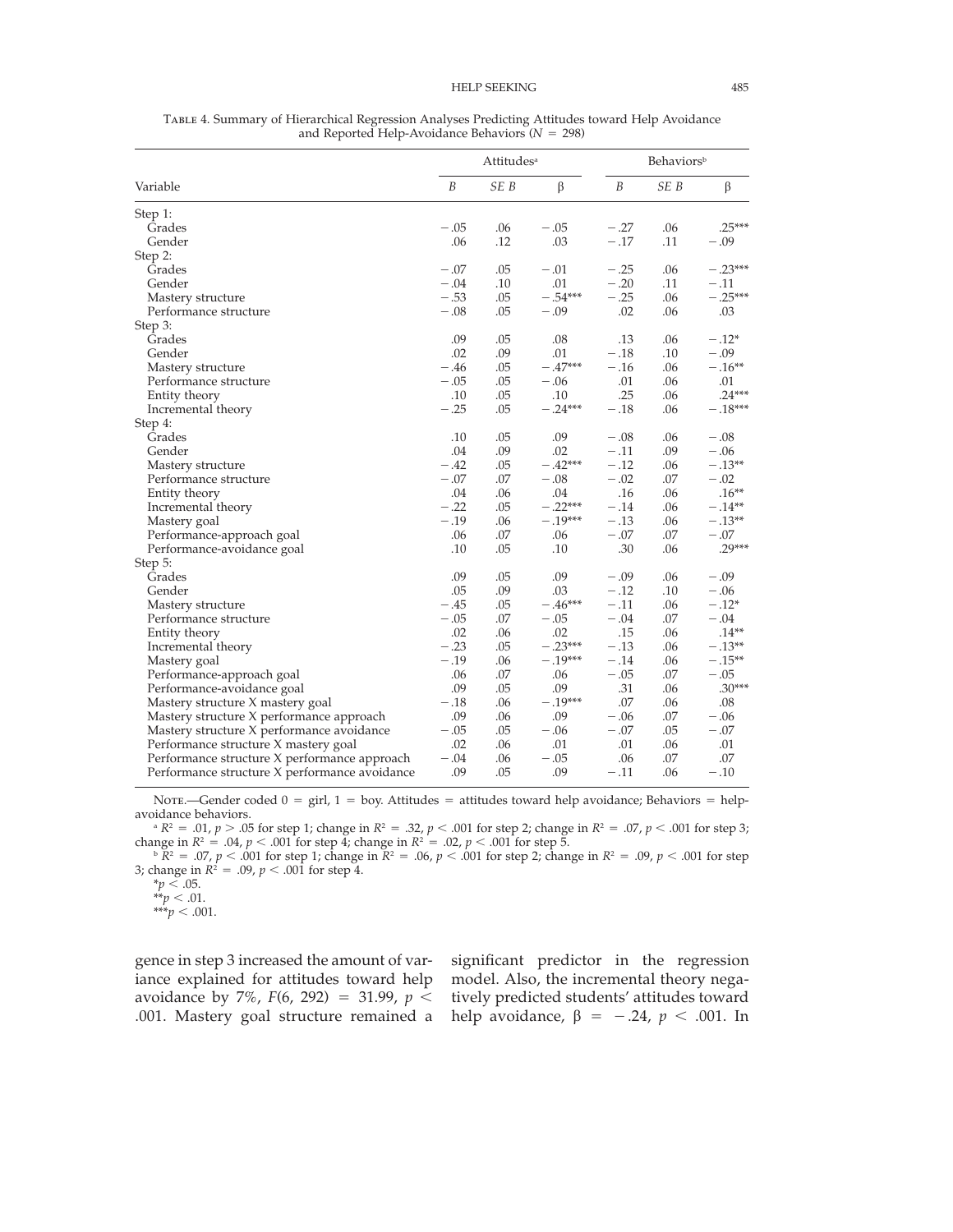step 4, mastery, performance-approach, and performance-avoidance goal orientations were entered in the equation. Adding these variables increased the amount of variance explained in attitudes toward help avoidance by 4%,  $F(9, 289) = 24.43$ ,  $p <$ .001. In addition to mastery goal structure and incremental theory, personal mastery goal orientation emerged as a negative predictor of children's attitudes toward help avoidance,  $\beta = -0.19$ ,  $p < 0.001$ .

In the final step of the model, I included six variables representing the two-way interactions between classroom goal structures and personal goal orientations. I created interaction terms by first centering the predictors around their respective means and then multiplying pairs of centered predictors (Aiken & West, 1991; Jaccard, Turrisi, & Wan, 1990). In comparison with evaluating interactions by creating groups based on median splits, this procedure is statistically more robust (Aiken & West, 1991). Adding the interaction terms to the final equation increased the amount of variance explained by approximately 2%, *F*(15,  $(283)$  = 15.22,  $p < .001$ . Results from this final step revealed that the interaction between mastery classroom goal structure and mastery goal orientation significantly predicted students' attitudes toward help avoidance,  $\beta = -.19$ ,  $p < .001$ . To probe the nature of the interaction, children were separated based on whether their scores on perceived mastery goal structure were greater than or less than zero (Aiken & West, 1991). Students' attitudes toward help avoidance were then regressed onto personal mastery goal orientation, after controlling for implicit theories of intelligence. Results showed that within the group of students who perceived an emphasis on mastery goals in the classroom, those who espoused a mastery goal orientation were less likely to hold attitudes toward help avoidance,  $\beta = -.32$ ,  $p < .001$ . In contrast, for students scoring lower on mastery goal structure, personal mastery goal orientation

failed to predict their attitudes toward help avoidance.

Hierarchical Regressions Predicting Help-Avoidance Behaviors

Results of the hierarchical regressions predicting children's reported help-avoidance behaviors are also presented in Table 4. Gender and grades were entered in the first regression model and accounted for a significant portion of the variance, *F*(2, 296)  $= 10.57$ ,  $p < .001$ . Children's prior academic achievement negatively predicted their help-avoidance behaviors,  $\beta$  =  $-$ .25,  $p$  < .001. Adding the two types of classroom goal structures in step 2 increased the amount of variance explained for helpavoidance behaviors by  $6\%$ ,  $F(4, 294) =$ 10.56,  $p <$  .001. Mastery goal structure was a negative predictor of children's reported help-avoidance behaviors,  $\beta$  =  $-$ .25,  $p$  < .001, while accounting for students' prior achievement. In step 3, the entity and incremental theories of intelligence were entered in the regression model. Adding the implicit theories of intelligence increased the amount of variance explained in helpavoidance behaviors by  $9\%$ ,  $F(6, 292) =$ 13.63,  $p < .001$ . Grades and mastery goal structure remained significant predictors of help-avoidance behaviors. Additionally, both entity and incremental theories of intelligence emerged as significant predictors in this analysis. The entity theory positively predicted children's reported help-avoidance behaviors,  $\beta = .24$ ,  $p < .001$ , whereas the incremental theory was a negative predictor,  $\beta = -.18$ ,  $p < .001$ .

In step 4, personal goal orientations were included in the model. Adding these variables increased the amount of variance explained by 9% for help-avoidance behaviors*, F*(9, 289) = 14.34, *p* < .001. Results from this step indicated that, in addition to mastery goal structure and implicit theories of intelligence, personal mastery and performance-avoidance goals significantly predicted students' help-avoidance behaviors. Mastery goal orientation nega-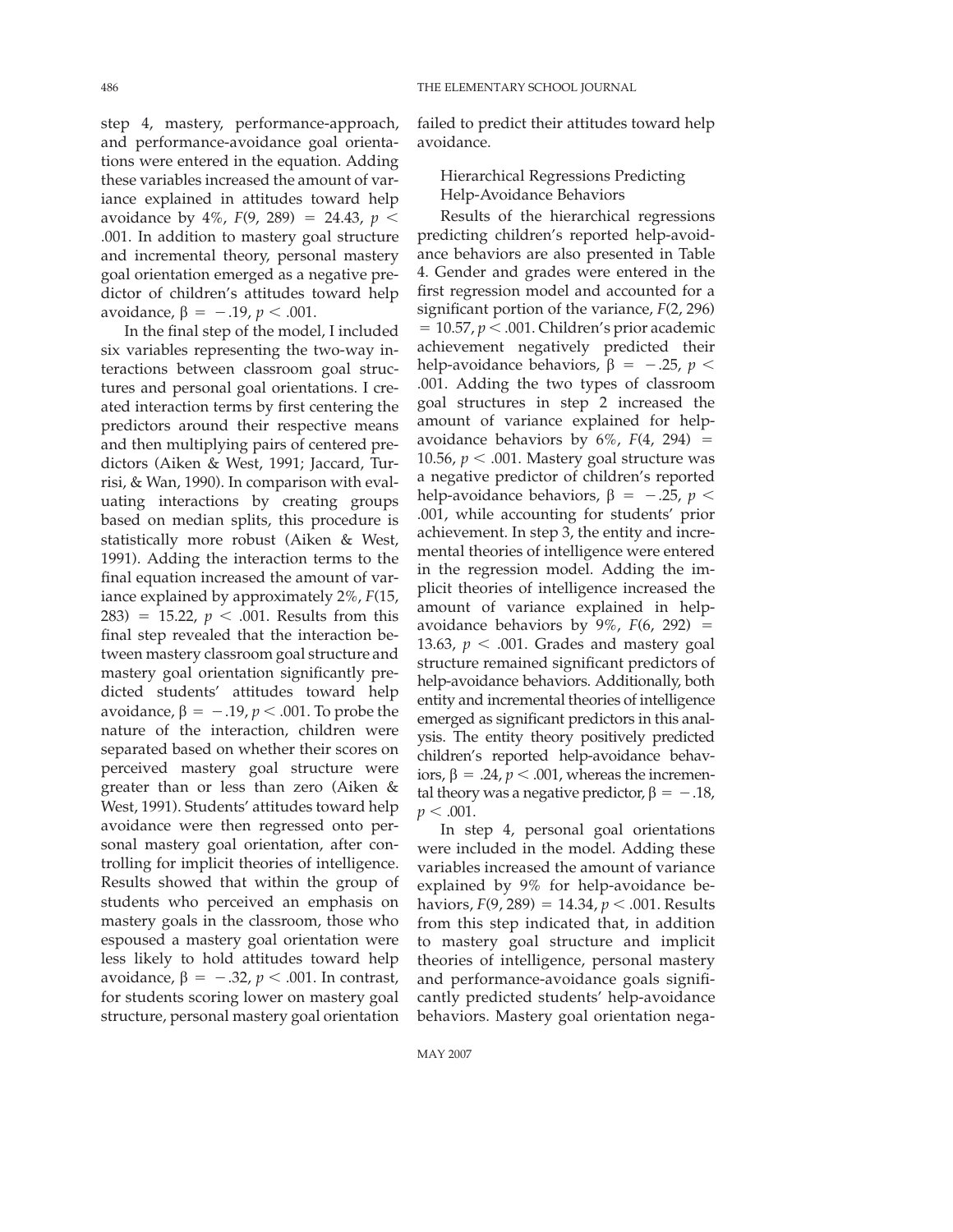tively predicted help-avoidance behaviors,  $\beta$  =  $-$ .13,  $p$  < .01, whereas performanceavoidance goal orientation was a positive predictor,  $\beta = .29$ ,  $p < .001$ . In the final step, the two-way interactions between classroom goal structures and personal goal orientations were added to the model. Adding these interaction terms, however, did not result in a significant increase in the amount of variance explained for the reported helpavoidance behaviors.

# Mean Differences among Students Holding Different Implicit Theories

To determine the differences in key variables of interest among students endorsing different views of intelligence, I identified children as entity theorists, incremental theorists, and combined theorists (i.e., those who held both entity and incremental theories simultaneously). Based on the method that Butler (1998) employed to examine students who were oriented primarily toward one type of concern (a student was selected as expressing a particular type of concern only if he or she was above the mean on one concern and below the mean on the other concern), scores on the implicit theories of intelligence scale identified children who endorsed a certain view of intelligence. Using this criterion, students who scored above the mean on both entity and incremental theories were identified as combined theorists. In total, 224 out of 298 students met this rigorous definition, including 69 entity theorists, 119 incremental theorists, and 36 combined theorists. Table 5 presents the means and standard deviations of the dependent variables according to children's views of intelligence.

As Table 3 displays, children's personal goal orientations, perceptions of the classroom goal structure, attitudes and behaviors related to help avoidance, affective experiences, as well as their achievement were correlated with one another and thus were used as dependent variables in the multivariate analysis of variance (MANOVA) to explore whether students with different

views of intelligence varied in these outcome measures. Before the MANOVA was run, preliminary ANOVAs had been performed to compare students of the four elementary schools on each of the variables examined. Using the Bonferroni method to correct for inflated probability levels associated with significance when conducting multiple tests (familywise  $\alpha = .05$ ), I found no significant difference among students at the four schools. Additionally, *t* tests were performed to determine gender differences on the same variables. The Bonferroni method was also employed when making this comparison. Again, no gender difference in any of these investigated variables was found. Consequently, school and gender were not included as independent factors in the subsequent analyses.

The assumption for the MANOVA had been examined before the analysis was performed. Because cell sizes for the independent variables were unequal, I conducted Box's *M* test first to check for homogeneity of covariance matrices. The result was not significant  $(F = 1.49, p > .05)$ , indicating confirmation of this assumption (Tabachnick & Fidell, 1996). MANOVA revealed significant effects for implicit theories about intelligence, Wilks's  $\lambda = .63$ ,  $F(20, 424) =$ 5.52*, p*  $<$  .001. The effect size was calculated by means of the eta-squared value  $(\eta^2)$ , which represented the proportion of variance of the dependent variables that was attributable to the main effects (Tabachnick & Fidell, 1996). The eta squared value for the main effects was .21. Results of the univariate analyses of the main effects of implicit theories of intelligence are reported below.

*Attitudes and behaviors related to help avoidance.* The univariate test indicated significant effects on students' attitudes toward help avoidance*, F*(2, 221) = 15.79,  $p$  < .001,  $\eta^2$  = .13. Post hoc Tukey analysis showed that incremental theorists  $(M =$ 2.28) scored significantly lower on attitudes toward help avoidance than did entity and combined theorists  $(M's = 2.82$  and 2.56, respectively). In terms of help-avoidance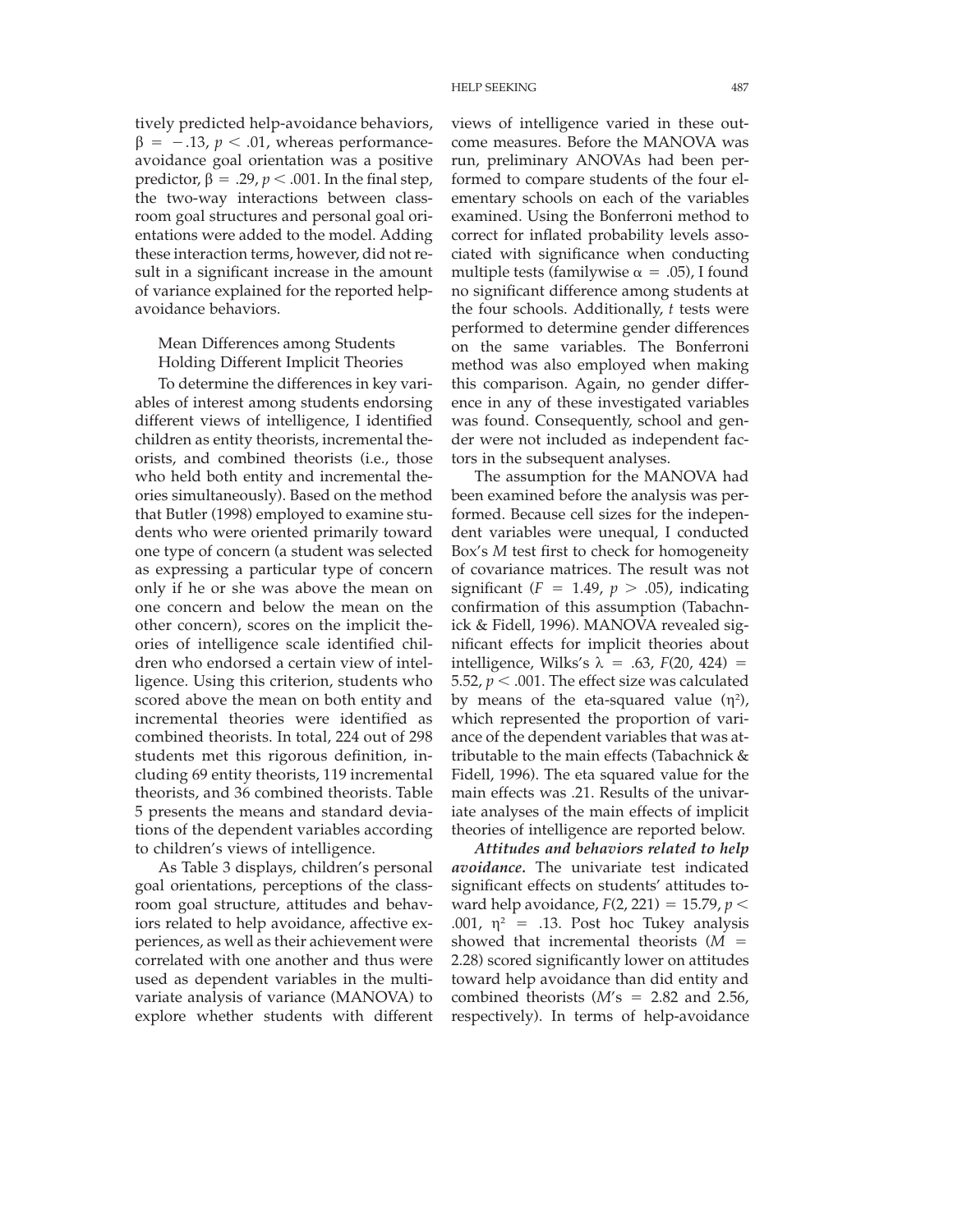|                                 |                  |               | Implicit Theories of Intelligence |           |                        |           |                       |
|---------------------------------|------------------|---------------|-----------------------------------|-----------|------------------------|-----------|-----------------------|
|                                 | Entity<br>$(n =$ | <sup>69</sup> | Incremental<br>$(n = 119)$        |           | Combined<br>$(n = 36)$ |           | F                     |
|                                 | M                | <b>SD</b>     | М                                 | <i>SD</i> | M                      | <i>SD</i> | (Univariate Analyses) |
| Attitudes toward help avoidance | 2.82.            | .71           | 2.28 <sub>b</sub>                 | .64       | $2.56_c$               | .55       | 15.79***              |
| Help-avoidance behaviors        | 2.75             | .65           | 2.14 <sub>c</sub>                 | .59       | 2.43 <sub>b</sub>      | .69       | $21.22***$            |
| Mastery goal                    | 3.24.            | .79           | 4.02 <sub>c</sub>                 | .73       | 3.61 <sub>b</sub>      | .88       | 22.18***              |
| Performance-approach goal       | $2.89_a$         | .79           | 3.25 <sub>b</sub>                 | .82       | 3.45 <sub>b</sub>      | .74       | $6.74**$              |
| Performance-avoidance goal      | 2.96             | .66           | 2.60 <sub>b</sub>                 | .69       | $3.02_a$               | .71       | $8.57***$             |
| Mastery structure               | 3.47.            | .71           | 4.05 <sub>b</sub>                 | .85       | 3.63.                  | .79       | 12.04***              |
| Performance structure           | $3.01$ ,         | .69           | 3.24                              | .81       | $3.31$ ,               | .67       | 3.06                  |
| Positive affect                 | 2.21             | 1.01          | 3.23 <sub>b</sub>                 | 1.15      | 2.53                   | 1.04      | 19.60***              |
| School anxiety                  | $2.51$ ,         | 1.07          | 1.77 <sub>b</sub>                 | .82       | 2.39 <sub>a</sub>      | 1.09      | 14.91***              |
| Grades                          | 86.67.           | 9.10          | 91.89 <sub>b</sub>                | 5.21      | 86.74.                 | 9.00      | 14.34***              |

Table 5. Differences among Students with Different Implicit Theories of Intelligence

Nore.—Different subscripts denote significant differences ( $p < .05$ ) on means according to Tukey's criteria.  $*$  *p*  $< .01$ .

\*\*\*  $p < .001$ .

behaviors, results of the univariate analysis of the effects of the implicit theories about intelligence were significant as well, *F*(2, 221) = 21.22,  $p < .001$ ,  $\eta^2 = .16$ . Post hoc analysis suggested that incremental theorists  $(M = 2.14)$  scored significantly lower on help-avoidance behaviors than did com $b$ ined theorists ( $M = 2.43$ ). Moreover, combined theorists were significantly less likely to report help-avoidance behaviors than were entity theorists  $(M = 2.75)$ .

*Achievement goal orientations.* Results of the univariate analysis showed significant effects on children's personal mastery  $\text{goal orientations, } F(2, 221) = 22.18, p < 0$ .001,  $\eta^2$  = .17. Tukey analysis indicated that incremental theorists  $(M = 4.02)$  reported significantly higher levels of mastery goal orientation than did combined theorists  $(M = 3.61)$ . Additionally, combined theorists scored significantly higher on mastery goal orientation than did entity theorists  $(M = 3.24)$ . The univariate test also revealed significant effects on performance-approach goal orientation, *F*(2, 221)  $= 6.74, p = .001, \eta^2 = .06$ . Post hoc anal $y$ sis suggested that incremental  $(M = 3.25)$ and combined  $(M = 3.45)$  theorists were significantly more performance-approach oriented than entity theorists  $(M = 2.89)$ .

In regard to performance-avoidance goal orientation, the univariate analysis yielded  ${\rm significant\,\,\, results},\,\, F(2,\,\,221)\,\,=\,\,8.57,\,\,p\,\,<$ .001,  $\eta^2 = .07$ . Both entity (*M* = 2.96) and combined  $(M = 3.02)$  theorists scored significantly higher on performance-avoidance orientation than did incremental theorists  $(M = 2.60)$ .

*Perceptions of the classroom goal structure.* Results of the univariate analysis of the main effects of implicit theories of intelligence were significant for mastery goal structure,  $F(2, 221) = 12.04$ ,  $p < .001$ ,  $\eta^2 =$ .10. Tukey analysis showed that incremental theorists  $(M = 4.05)$  reported significantly higher perceptions of a mastery goal structure than did entity  $(M = 3.47)$  and combined  $(M = 3.63)$  theorists. As to performance goal structure, the main effects of implicit theories about intelligence did not reach significance at the univariate level.

*Affective experiences.* The univariate test revealed significant effects on students' positive affect,  $F(2, 221) = 19.60$ ,  $p < .001$ ,  $\eta^2$  = .15. Post hoc analysis indicated that incremental theorists  $(M = 3.23)$  had significantly higher levels of positive affect than did entity  $(M = 2.21)$  and combined  $(M = 2.53)$  theorists. In terms of the anxiety that children experienced in school, the uni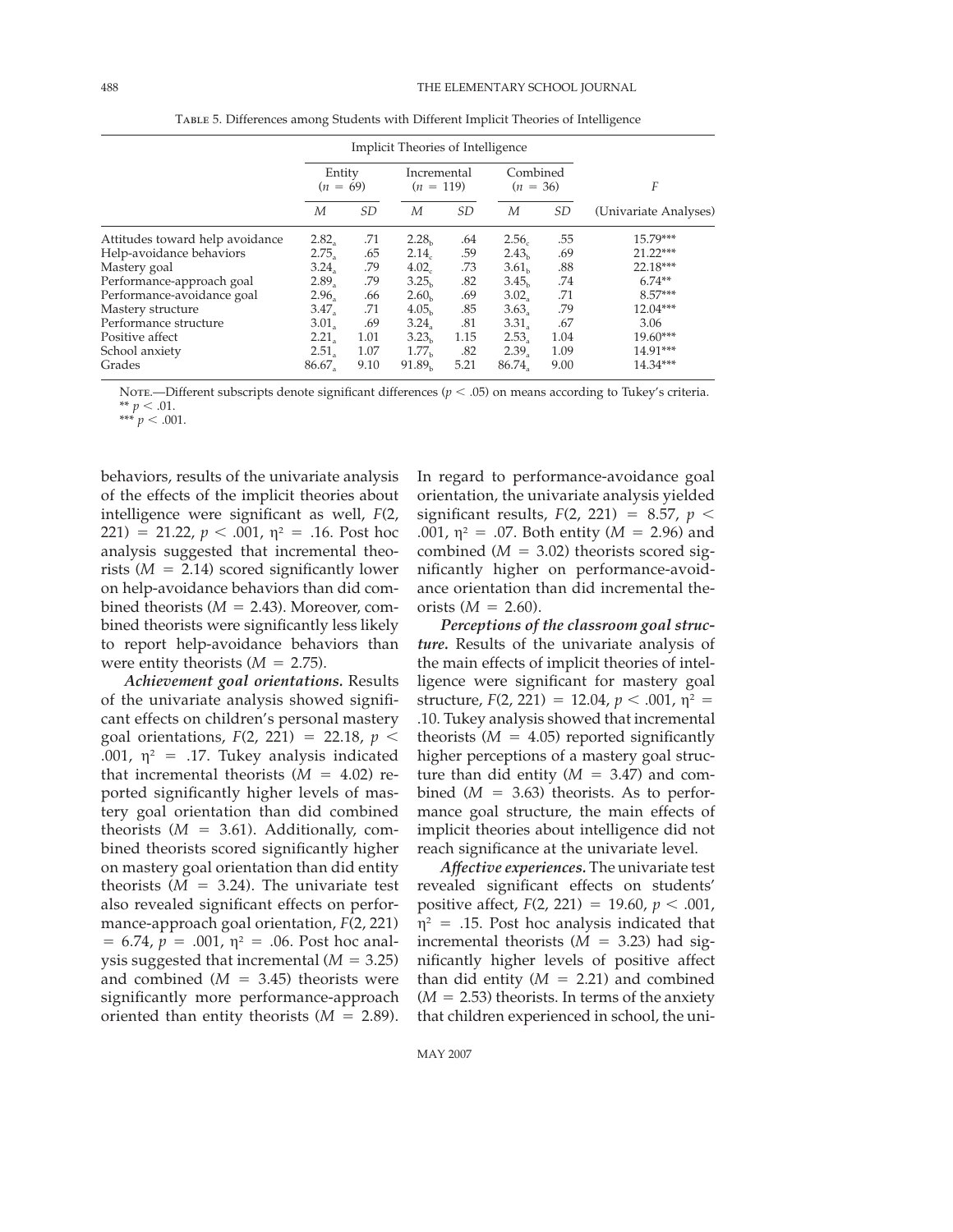variate analysis yielded significant results as well,  $F(2, 221) = 14.91$ ,  $p < .001$ ,  $\eta^2 =$  $.12.$  Both entity ( $M = 2.51$ ) and combined  $(M = 2.39)$  theorists reported significantly higher levels of anxiety than did incremental theorists  $(M = 1.77)$ .

*Grades.* The univariate analysis indicated significant effects on students' academic achievement,  $F(2, 221) = 14.34$ ,  $p <$ .001,  $\eta^2$  = .12. Tukey analysis suggested that incremental theorists  $(M = 91.89)$  got significantly higher grades than did entity  $(M = 86.67)$  and combined  $(M = 86.74)$  theorists.

## **Discussion**

The present study contributes to an understanding of early adolescents' avoidance of help seeking in a cultural context other than Western societies, namely, the Taiwanese classroom context. This study extends previous examination of help avoidance by thoroughly exploring the role of children's implicit theories about intelligence in their decision to ask for academic help, which provides insight into the psychological mechanisms that may account for individuals' reluctance to seek help with schoolwork. Below I discuss several interesting findings.

Motivational Components and Avoidance of Help Seeking

The current study theoretically differentiates the individual's avoidance of help seeking into attitudes toward help avoidance and help-avoidance behaviors, and my findings substantiate the differentiation. Results of hierarchical regression analyses predicting attitudes versus behaviors are somewhat different. For attitudes toward avoidance of help seeking, only masteryfocused motivational characteristics are negatively associated with this predicted variable. These findings complement previous evidence regarding the positive correlation between mastery-oriented motivation and adaptive help seeking (Butler & Neuman, 1995; Newman & Schwager, 1995;

Ryan & Pintrich, 1997). By contrast, in addition to the negative relations of masteryfocused motivational components to helpavoidance behaviors, my data show that the entity theory of intelligence and performance-avoidance goal orientation positively predict students' help-avoidance behaviors. Whereas mastery-focused motivational processes may alleviate students' avoidant helpseeking tendencies, the entity theory of intelligence and performance-avoidance goal orientation, underlain by fear of failure, may intensify children's engagement in avoidance of help seeking.

Results of the present study replicate previous findings in that performanceapproach goals were unrelated to help avoidance (Middleton & Midgley, 1997). Further, in line with Turner et al.'s (2002) finding that elementary school children's help avoidance was not related to perceived emphasis on performance goals in the classroom, the present research failed to find a link between students' perceptions of a performance goal structure and help avoidance. For Taiwanese students, the approach dimension of performance goals may not be associated with their avoidance of help seeking as long as the emphasis on performance does not bring forth competence concerns or fear of failure.

The design of this study allows an exploration of the interaction between perceived contextual goal structures and personal goal orientations. Results of the regression analyses suggest that, for students who perceive an emphasis on mastery goals in the learning context, those who also adopt mastery goal orientations are less likely to report attitudes toward avoidance of help seeking. Consistent with prior findings that the fit between contextual and personal goals can influence students' attitudes toward learning and school success (Eccles & Midgley, 1989; Harackiewicz & Sansone, 1991; Wentzel, 1996), when students with mastery goal orientations are placed in a context that stresses learning and mastery, the negative effects of the personal goals on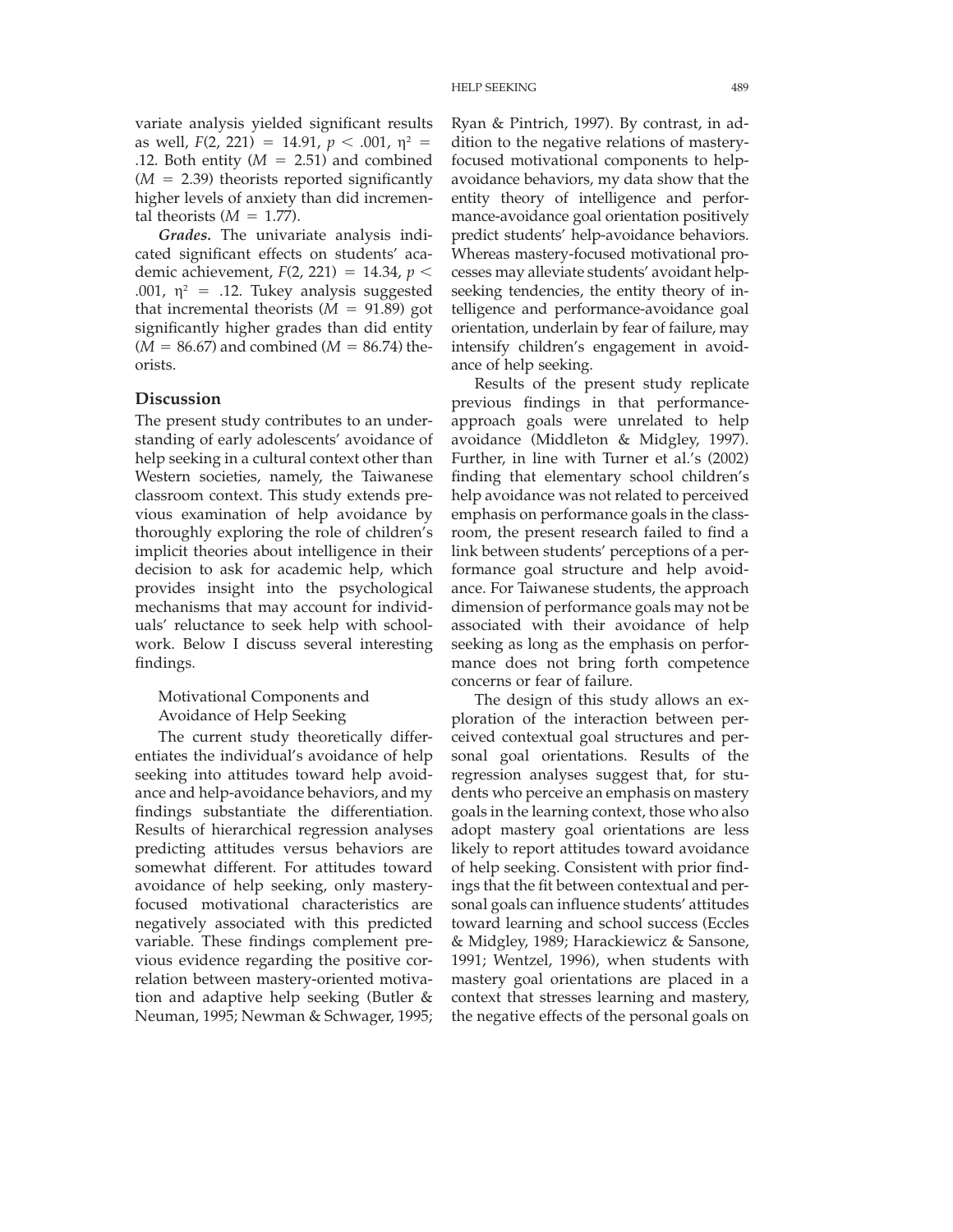their attitudes toward help avoidance are reinforced. Put another way, the congruence between personal mastery goal orientation and mastery classroom goal structure should optimize a student's help seeking.

Interestingly, I did not find a tendency for the mastery classroom goal structure to moderate the influence of students' personal mastery goals on their help-avoidance behaviors. A closer look at the effects of perceived mastery goal structure on both attitudes as well as behaviors related to help avoidance suggests that the relative strengths of mastery goal structure in predicting these outcome variables are different. The effects of mastery goal structure on attitudes toward help avoidance are much stronger ( $\beta$  =  $-.46$ ,  $p < .001$ ) than influences of the same goal structure on helpavoidance behaviors ( $\beta = .12$ ,  $p < .05$ ) after controlling for other significant predictors. It may be that the effects of mastery classroom goal structure were not strong enough to moderate the influences of personal goal orientations on children's help-avoidance behaviors. Instead, personal performanceavoidance goals had relatively stronger effects on predicting children's engagement in help-avoidance behaviors. The strong connection between the avoidance orientation and students' avoidance behaviors, even after accounting for other significant contributors in the regression models, clearly has implications for the importance of addressing the individual's avoidanceoriented motivation.

# Profiles of Students with Different Implicit Theories

In addition to the investigation of the relations of an array of motivational components to students' tendencies to avoid help seeking, this study documents similarities and differences on these psychological factors to create profiles for students holding different views of intelligence. Results of MANOVA corroborate findings emerging from the hierarchical regression analyses. In general, incremental theorists display the

most adaptive achievement-relevant profile. Combined theorists tend to show similar patterns of learning to those of entity theorists. It appears that the influences of an entity view of intelligence on the combined theorists' achievement striving are stronger than those of an incremental view.

With regard to attitudes and behaviors related to help avoidance, incremental theorists score significantly lower on both scales than do entity and combined theorists. Incremental theorists' orientations toward developing intellectual ability may lead them to engage in such effective selfregulatory strategies as help seeking when encountering difficulty in academic tasks. In contrast, entity theorists' "permanentability" concerns may result in avoidance of help seeking, for asking for help with schoolwork can be perceived as an indication of incompetence (Molden & Dweck, 2000). In effect, findings of the present study suggest that children who hold an entity view of intelligence, regardless of whether it coexists with an incremental view, are more inclined to avoid seeking help when facing difficulty in schoolwork.

The differences in achievement goal orientations among students with different implicit theories of intelligence also reflect how meaning systems formed by these different beliefs affect the selection and implementation of these goals. As expected, incremental theorists pursue mastery goals to increase their current level of ability. Both entity and combined theorists nonetheless avoid challenging mastery goals because these goals tend to involve the risk of failure at some point, which may pose the threat of revealing incompetence (Dweck & Leggett, 1988; Hong, Chiu, Dweck, Lin, & Wan, 1999). Not surprisingly, children who feel that some global fixed ability is at stake tend to hold performance-avoidance goals. One noteworthy finding is that both incremental and combined theorists are significantly more performance approach oriented than are entity theorists. This is somewhat unexpected because, at first glance, incremen-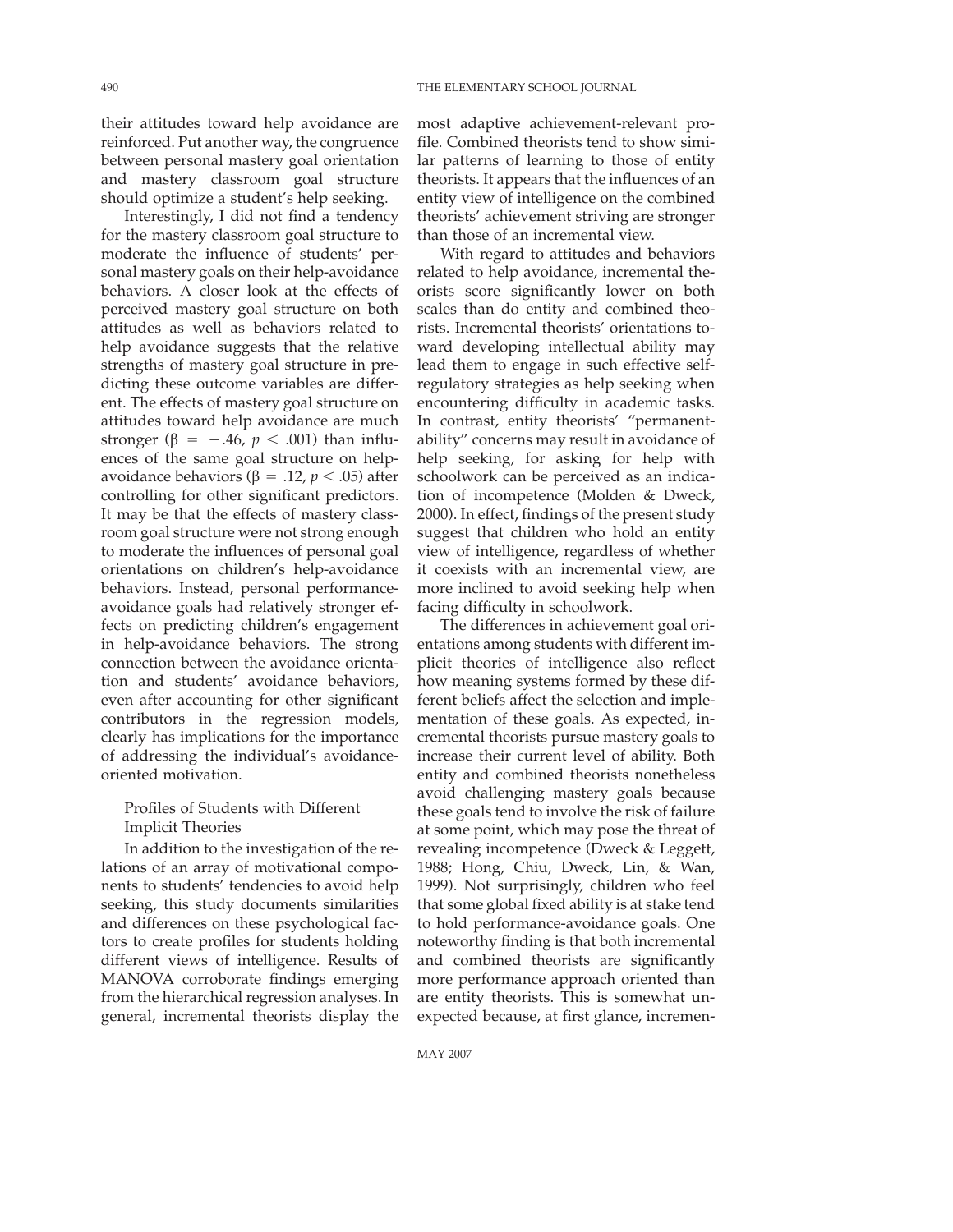tal theorists seem unlikely to embrace performance goals that encourage them to document their personal levels of attributes. Yet, as indicated previously, children with different theories about intelligence may perceive the same type of goal differently. For incremental theorists, tasks involving performance goals may become opportunities from which they can receive valuable information about their present proficiency in an area (Molden & Dweck, 2000).

The differential effects of holding an incremental versus entity view about intelligence also apply to these children's affective experiences and academic achievement. By putting individuals' self-worth on the line and raising their concerns with failures, holding the belief that intelligence is a fixed permanent entity is not only anxiety provoking but is also detrimental to achievement. All in all, the profiles documented in the current study provide a complete picture of the relations among implicit theories of intelligence and a variety of Taiwanese children's achievementrelated characteristics. Students' patterns of learning, including help-seeking tendencies, tend to vary as a function of their views about intelligence.

Implications for Classroom Practice

The implications of this study for classroom practice are profound. To decrease early adolescents' concerns about help seeking and engagement in help-avoidance behaviors, instruction must address a number of motivational components. Rather than the salience of a single factor, it is the combination and interaction of various motivational elements that influence young adolescents' help-seeking patterns. Results of the present research call for educators to create a mastery goal structure in learning contexts. In classrooms where teachers emphasize personal improvement and encourage students to use self-referenced standards, adolescents' concerns about avoidance of help seeking decrease (Newman, 1998; Ryan et al., 2001). According to

my findings, the effects of mastery goal structure on reducing such concerns are reinforced when students' personal goal orientations are consistent with this type of perceived goal structure. In contrast, because adolescents are vulnerable to perceptions of threat to competence, teacher practices that highlight ability comparisons among students could foster students' concerns about negative judgments for seeking help with academic work and, in turn, lead to engagement in help-avoidance behaviors (Ryan & Pintrich, 1997).

The role of students' implicit theories about intelligence in their help-seeking tendencies also deserves attention. Previous research (Bergen, 1991; Dweck & Leggett, 1988) on experimental manipulation of students' theories of intelligence has revealed the possibility for educators to work directly with the individual's view about intelligence, implying that these motivational characteristics are not fixed dispositions that cannot be altered. It is likely that guiding students to change their beliefs about intelligence from a fixed view to a malleable one may set them free from a sense of contingent self-worth and thus may facilitate adaptive help seeking in a challenging intellectual environment (Hong et al., 1995).

### Limitations and Future Research

Although results of my study provide insights into teacher practices, several limitations need to be addressed in future research. First, in addition to achievement goals, individuals' social goals might influence classroom behaviors. Help seeking inevitably involves social interactions between students and their classmates and teachers. Individual differences in help seeking are likely to be determined by students' social competence and desire for social affiliation (Newman, 1998; Ryan & Pintrich, 1997). Future research should explore the role of students' social motivation (perceptions of social competence and social goal orientations) in their help seeking in the classroom. Moreover, there is a need to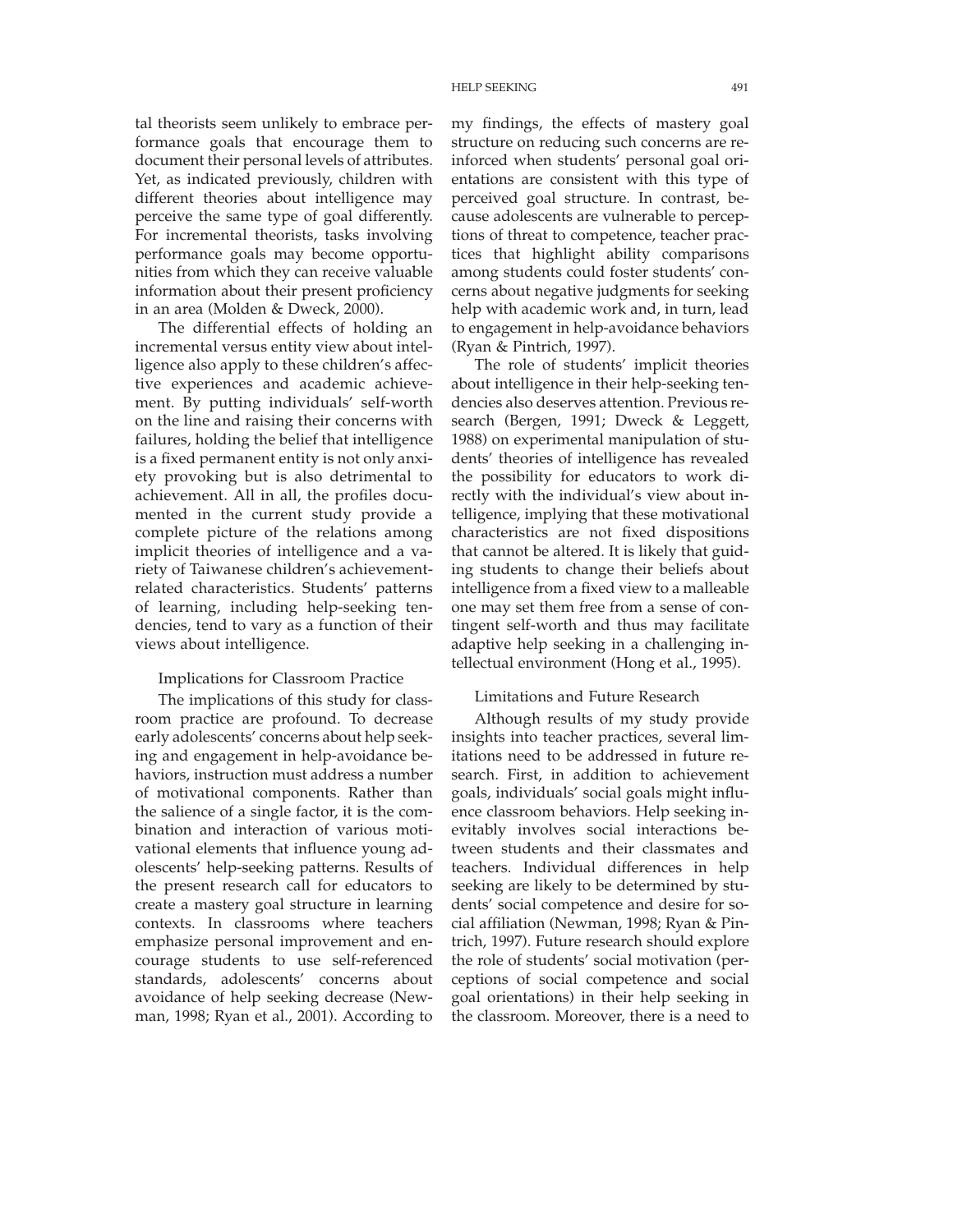know more about how the social aspects of the classroom environment affect students' help-seeking tendencies. Classrooms vary in the messages that teachers communicate to students about relating and respecting peers as well as the affective support that teachers provide (Ryan & Patrick, 2001; Turner et al., 2002). It would be informative to examine how these messages and affective support influence students' reluctance to seek help. Future research should include a scale assessing perceived social support on the student survey.

Second, in addition to competence concerns, autonomy concerns, that is, the perception of help seeking as a dependent behavior, may impede young adolescents' help seeking in the classroom (Butler, 1998). Future research should investigate reasons for help avoidance and the likely differential effects of these reasons on students' achievement striving. For instance, if help avoidance is born out of autonomous concerns, then when students ultimately do request help, they are likely to ask for the type of help that will support their own autonomy in the future, namely, the adaptive type of help (Ryan et al., 2001).

Third, as Urdan (2001) indicated, teachers and students often view the same classroom activity in very different ways. In the future, researchers could include teachers' reports of their beliefs about intelligence and instructional practices and messages, as well as teacher ratings of student help seeking, to provide cross-validation of students' perceptions of the classroom experience and reported classroom behaviors. Such research has the potential to help teachers create a classroom that fosters adaptive help seeking.

Note

This study was supported by grant no. NSC 94-2413-H-004-006 from the National Science Council, Taiwan. Special thanks go to Chih-Che Lin and Rei-Shuan Wang for their assistance with this project.

#### References

- Aiken, L., & West, S. (1991). *Multiple regression: Testing and interpreting interactions.* Newbury Park, CA: Sage.
- Ames, C. (1992). Classrooms: Goals, structures, and student motivation. *Journal of Educational Psychology,* **84**, 261–271.
- Ames, R. (1983). Help-seeking and achievement orientation: Perspectives from attribution theory. In B. M. DePaulo, A. Nadler, & J. D. Fischer (Eds.), *New directions in helping* (Vol. **2**, pp. 165–186). New York: Academic Press.
- Anderman, E., & Midgley, C. (2002). Methods for studying goals, goal structures, and patterns of adaptive learning. In C. Midgley (Ed.), *Goals, goal structures, and patterns of adaptive learning* (pp. 1–20). Mahwah, NJ: Erlbaum.
- Bergen, R. S. (1991). *Beliefs about intelligence and achievement-related behaviors.* Unpublished doctoral dissertation, University of Illinois, Urbana.
- Bowerman, C. E., & Kinch, J. W. (1969). Changes in family and peer orientation of children between the fourth and tenth grades. In M. Gold & E. Douvan (Eds.), *Adolescent development* (pp. 137–141). Boston: Allyn & Bacon.
- Burhans, K., & Dweck, C. S. (1995). Helplessness in early childhood: The role of contingent worth. *Child Development,* **66**, 1719–1738.
- Butler, R. (1998). Determinants of help seeking: Relations between perceived reasons for classroom help-avoidance and help-seeking behaviors in an experimental context. *Journal of Educational Psychology,* **90**, 630–643.
- Butler, R., & Neuman, O. (1995). Effects of task and ego achievement goals on help-seeking behaviors and attitudes. *Journal of Educational Psychology,* **87**, 261–271.
- Church, M. A., Elliot, A. J., & Gable, S. L. (2001). Perceptions of classroom environment, achievement goals, and achievement outcomes. *Journal of Educational Psychology,* **93**, 43–54.
- Covington, M. V., & Beery, R. G. (1976). *Self-worth and school learning*. New York: Holt, Rinehart & Winston.
- Dweck, C. S. (1999). *Self-theories: Their role in motivation, personality, and development*. Philadelphia: Psychology Press.
- Dweck, C. S., & Leggett, E. L. (1988). A socialcognitive approach to motivation and personality. *Psychological Review,* **95**, 256–273.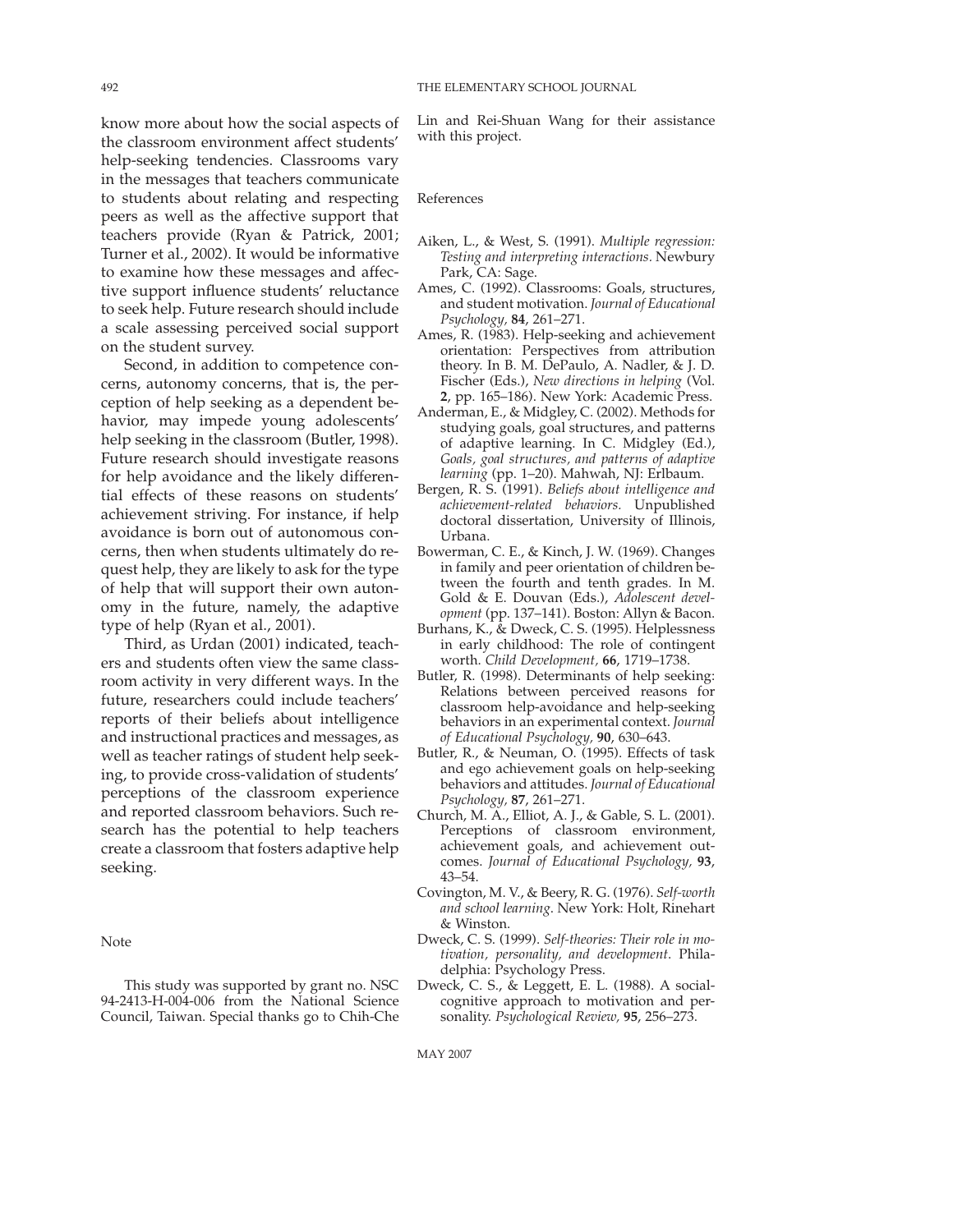- Eccles, J., & Midgley, C. (1989). Stage-environment fit: Developmentally appropriate classrooms for young adolescents. In C. Ames & R. Ames (Eds.), *Research on motivation in education* (Vol. **3**, pp. 139–186). New York: Academic Press.
- Eccles, J., Midgley, C., Wigfield, A., Buchanan, C. M., Reuman, D., Flanagan, C., & Mac Iver, D. (1993). Development during adolescence: The impact of stage-environment fit on young adolescents' experience in schools and families. *American Psychologist,* **48**, 90– 101.
- Eccles, J. S., & Wigfield, A. (1985). Teacher expectations and student motivation. In J. Dusek (Ed.), *Teacher expectancies* (pp. 185–226). Hillsdale, NJ: Erlbaum.
- Elliot, A. J. (1997). Integrating the "classic" and "contemporary" approaches to achievement motivation: A hierarchical model of approach and avoidance achievement motivation. In M. L. Maehr & P. R. Pintrich (Eds.), *Advances in motivation and achievement* (Vol. **10**, pp. 143–179). Greenwich, CT: JAI.
- Elliot, A. J. (1999). Approach and avoidance motivation and achievement goals. *Educational Psychologist,* **34**, 149–169.
- Elliot, A. J., & Church, M. A. (1997). A hierarchical model of approach and avoidance achievement motivation. *Journal of Personality and Social Psychology,* **72**, 218–232.
- Elliot, A. J., & Harackiewicz, J. M. (1996). Approach and avoidance achievement goals and intrinsic motivation: A mediational analysis. *Journal of Personality and Social Psychology,* **76**, 549–563.
- Fishbein, M., & Ajzen, I. (1975). *Belief, attitude, intention and behavior*. Reading, MA: Addison Wesley.
- Good, T. L., Slavings, R. L., Harel, K. H., & Emerson, H. (1987). Student passivity: A study of question-asking in K-12 classrooms. *Sociology of Education,* **60**, 181–199.
- Hambleton, R. K. (1994). Guidelines for adapting educational and psychological tests: A progress report. *Bulletin of the International Test Commission,* **10**, 229–244.
- Harackiewicz, J. M., & Sansone, C. (1991). Goals and intrinsic motivation: You can get there from here. In M. L. Maehr & P. R. Pintrich (Eds.), *Advances in motivation and achievement* (Vol. **7**, pp. 21–49). Greenwich, CT: JAI.
- Henderson, V., & Dweck, C. S. (1990). Motivation and achievement. In S. Feldman & G. Elliott (Eds.), *At the threshold: Adolescent development* (pp. 308–329). Cambridge, MA: Harvard University Press.
- Hong, Y. (2001). Chinese students' and teachers' inferences of effort and ability. In F. Salili, C.

Chiu, & Y. Hong (Eds.), *Student motivation: The culture and context of learning* (pp. 105– 120). New York: Kluwer Academic.

- Hong, Y., Chiu, C., & Dweck, C. S. (1995). Implicit theories of intelligence: Reconsidering the role of confidence in achievement motivation. In. M. H. Kernis (Ed.), *Efficacy, agency, and self-esteem* (pp. 197–216). New York: Plenum.
- Hong, Y., Chiu, C. Y., Dweck, C. S., Lin, D., & Wan, W. (1999). Implicit theories, attributions, and coping: A meaning system approach. *Journal of Personality and Social Psychology,* **77**, 588–599.
- Jaccard, J., Turrisi, R., & Wan, C. K. (1990). *Interaction effects in multiple regression*. Newbury Park, CA: Sage.
- Karabenick, S. A. (1998). *Strategic help seeking: Implications for knowledge acquisition.* Hillsdale, NJ: Erlbaum.
- Karabenick, S. A. (2004). Perceived achievement goal structure and college student help seeking. *Journal of Educational Psychology,* **96**, 569– 581.
- Markus, H. R., & Kitayama, S. (1991). Culture and the self: Implications for cognition, emotion, and motivation. *Psychological Review,* **98**, 224–253.
- McCaslin, M., & Good, T. L. (1996). The informal curriculum. In D. Berliner & R. Calfee (Eds.), *Handbook of educational psychology* (pp. 622– 670). New York: Macmillan.
- Middleton, M., & Midgley, C. (1997). Avoiding the demonstration of the lack of ability: An underexplored aspect of goal theory. *Journal of Educational Psychology,* **89**, 710–718.
- Midgley, C. (2002). *Goals, goal structures, and orientations of adaptive learning*. Mahwah, NJ: Erlbaum.
- Midgley, C., Kaplan, A., Middleton, M., Maehr, M., Urdan, T., Hicks, L., Anderman, L., & Roeser, R. (1998). The development and validation of scales assessing students' achievement goal orientations. *Contemporary Educational Psychology,* **23**, 113–131.
- Midgley, C., & Urdan, T. (1995). Predictors of middle school students' use of self-handicapping strategies. *Journal of Early Adolescence,* **15**, 389–411.
- Midgley, C., & Urdan, T. (2001). Academic selfhandicapping and achievement goals: A further examination. *Contemporary Educational Psychology,* **26**, 61–75.
- Molden, D. C., & Dweck, C. S. (2000). Meaning and motivation. In C. Sansone & J. M. Harackiewicz (Eds.), *Intrinsic and extrinsic motivation: The search for optimal motivation and performance* (pp. 131–159). San Diego, CA: Academic Press.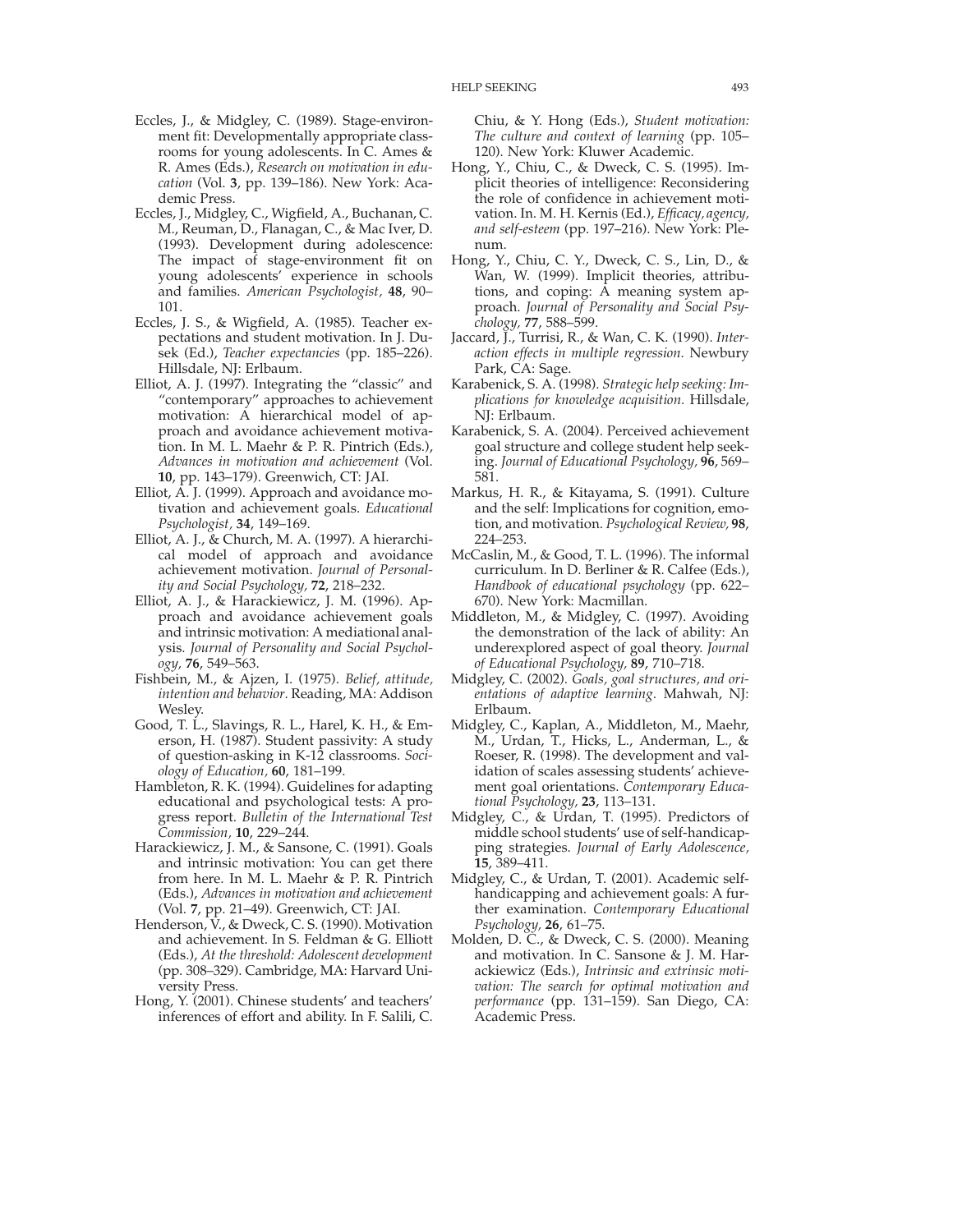- Mueller, C. M., & Dweck, C. S. (1998). Praise for intelligence can undermine children's motivation and performance. *Journal of Personality and Social Psychology,* **75,** 33–52.
- Nelson-Le Gall, S. (1985). Help-seeking behavior in learning. In E. W. Gordon (Ed.), *Review of research in education* (Vol. **12,** pp. 55–90). Washington, DC: American Educational Research Association.
- Nelson-Le Gall, S., Kratzer, L., Jones, E., & DeCooke, P. (1990). Children's self-assessment of performance and task-related help seeking. *Journal of Experimental Child Psychology,* **49,** 245–263.
- Newman, R. S. (1990). Children's help-seeking in the classroom: The role of motivational factors and attitudes. *Journal of Educational Psychology,* **82,** 71–80.
- Newman, R. S. (1991). Goals and self-regulated learning: What motivates children to seek academic help? In M. L. Maehr & P. R. Pintrich (Eds.), *Advances in motivation and achievement: Goals and self-regulatory processes* (Vol. **7,** pp. 151–184). Greenwich, CT: JAI.
- Newman, R. S. (1994). Adaptive help seeking: A strategy of self-regulated learning. In D. Schunk & B. Zimmerman (Eds.), *Self-regulation of learning and performance: Issues and educational applications* (pp. 283–301). Hillsdale, NJ: Erlbaum.
- Newman, R. S. (1998). Students' help seeking during problem solving: Influences of personal and contextual achievement goals. *Journal of Educational Psychology,* **90,** 644–658.
- Newman, R. S. (2000). Social influences on the development of children's adaptive help seeking: The role of parents, teachers, and peers. *Developmental Review,* **20,** 350–404.
- Newman, R. S., & Goldin, L. (1990). Children's reluctance to seek help with schoolwork. *Journal of Educational Psychology,* **82,** 92–100.
- Newman, R. S., & Schwager, M. T. (1995). Students' help seeking during problem solving: Effects of goal, grade, and prior achievement. *American Educational Research Journal,* **32,** 352–376.
- Nicholls, J. (1984). Conceptions of ability and achievement motivation. In R. Ames & C. Ames (Eds.), *Research on motivation in education: Student motivation* (Vol. **1,** pp. 39–73). New York: Academic Press.
- Nicholls, J. (1990). What is ability and why are we mindful of it? A developmental perspective. In R. Sternberg & J. Kolligian (Eds.), *Competence considered* (pp. 11–40). New Haven, CT: Yale University Press.
- Pintrich, P. R. (2000). Multiple goals, multiple pathways: The role of goal orientation in

learning and achievement. *Journal of Educational Psychology,* **92,** 544–555.

- Roeser, R. W., Eccles, J. S., & Strobel, K. R. (1998). Linking the study of schooling and mental health: Selected issues and empirical illustrations at the level of the individual. *Educational Psychologist,* **33,** 153–176.
- Ryan, A. M., Gheen, M., & Midgley, C. (1998). Why do some students avoid asking for help? An examination of the interplay among students' academic efficacy, teacher's social-emotional role, and the classroom goal structure. *Journal of Educational Psychology,* **90,** 528–535.
- Ryan, A. M., & Patrick, H. (2001). The classroom social environment and changes in adolescents' motivation and engagement during middle school. *American Educational Research Journal,* **38,** 437–460.
- Ryan, A. M., Patrick, H., & Shim, S. (2005). Differential profiles of students identified by their teachers as having avoidance, appropriate, or dependent help-seeking tendencies in the classroom. *Journal of Educational Psychology,* **97,** 275–285.
- Ryan, A. M., & Pintrich, P. R. (1997). "Should I ask for help?" The role of motivation and attitudes in adolescents' help seeking in math class. *Journal of Educational Psychology,* **89,** 329–341.
- Ryan, A. M., Pintrich, P. R., & Midgley, C. (2001). Avoiding help seeking in the classroom: Who and why? *Educational Psychology Review,* **13,** 93–114.
- Salili, F., & Hau, T. (1994). The effects of teachers' evaluative feedback on Chinese students' perception of ability: A cultural and situational analysis. *Educational Studies,* **20,** 223– 236.
- Shih, S. (2005). Taiwanese sixth graders' achievement goals and their motivation, strategy use, and grades: An examination of the multiple goal perspective. *Elementary School Journal,* **106,** 39–58.
- Skaalvik, E. M. (1997). Self-enhancing and selfdefeating ego orientation: Relations with task and avoidance orientation, achievement, self-perception, and anxiety. *Journal of Educational Psychology,* **89,** 71–81.
- Stevenson, H. W., Stigler, J. W., Lee, S., & Lucker, G. W. (1985). Cognitive performance and academic achievement of Japanese, Chinese, and American children. *Child Development,* **56,** 718–734.
- Stone, J. (1998). *Theories of intelligence and the meaning of achievement goals*. Unpublished doctoral dissertation, New York University, New York, NY.
- Sue, S., & Okazaki, S. (1990). Asian-American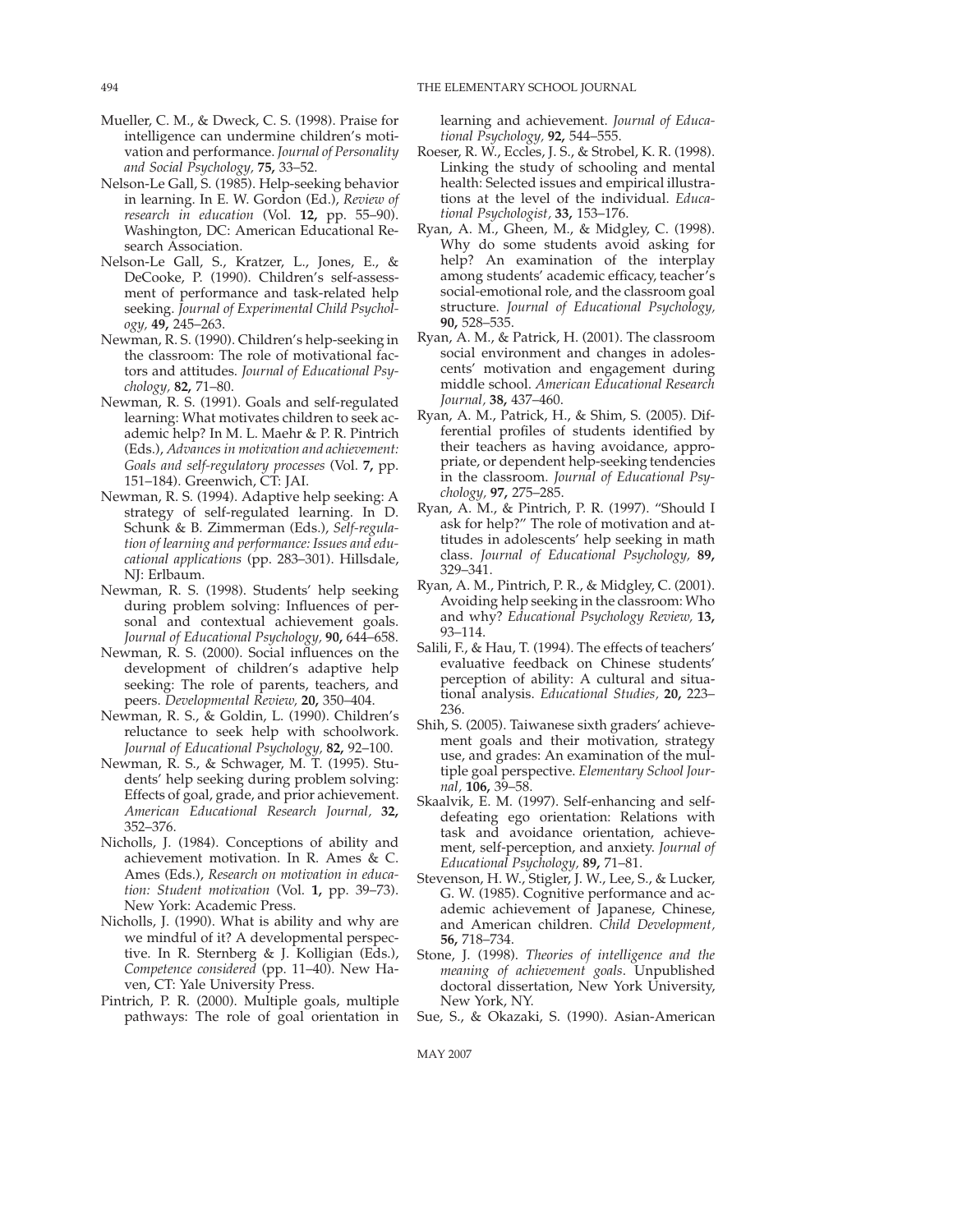educational achievements: A phenomenon in search of an explanation. *American Psychologist,* **45,** 913–920.

- Tabachnick, B. G., & Fidell, L. S. (1996). *Using multivariate statistics*. New York: Harper-Collins College Publishers.
- Triandis, H. C. (1994). Theoretical and methodological approaches to the study of collectivism and individualism. In U. Kim, H. C. Triandis, C. Kagitcibasi, S. Choi, & G. Yoon (Eds.), *Individualism and collectivism: Theory, method, and applications* (pp. 41–51). London: Sage.
- Turner, J. C., Midgley, C., Meyer, D. K., Gheen, M., Anderman, E. M., Kang, Y., & Patrick, H. (2002). The classroom environment and students' reports of avoidance strategies in mathematics: A multimethod study. *Journal of Educational Psychology,* **94**, 88–106.
- Urdan, T. C. (2001). Contextual influences on motivation and performance: An examination of achievement goal structures. In F. Salili, C. Chiu, & Y. Hong (Eds.), *Student motivation: The culture and context of learning* (pp. 171– 201). New York: Kluwer Academic.
- Urdan, T. C. (2004). Predictors of academic selfhandicapping and achievement: Examining

achievement goals, classroom goal structures, and culture. *Journal of Educational Psychology,* **96**, 251–264.

- Urdan, T. C., & Midgley, C. (2003). Changes in the perceived classroom goal structure and pattern of adaptive learning during early adolescence. *Contemporary Educational Psychology,* **28**, 524–551.
- Weinstein, R. (1985). Student mediation of classroom expectancy effects. In J. Dusek (Ed.), *Teacher expectancies* (pp. 329–350). Hillsdale, NJ: Erlbaum.
- Wentzel, K. R. (1996). Social goals and social relationships as motivators of school adjustment. In J. Juvonen & K. R. Wentzel (Eds.), *Social motivation: Understanding children's school adjustment* (pp. 226–247). Cambridge: Cambridge University Press.
- Wolters, C. A. (2004). Advancing achievement goal theory: Using goal structures and goal orientations to predict students' motivation, cognition, and achievement. *Journal of Educational Psychology,* **96**, 236–250.
- Zimmerman, B. J., & Martinez-Pons, M. (1988). Construct validation of a strategy model of student self-regulated learning. *Journal of Educational Psychology,* **80**, 284–290.